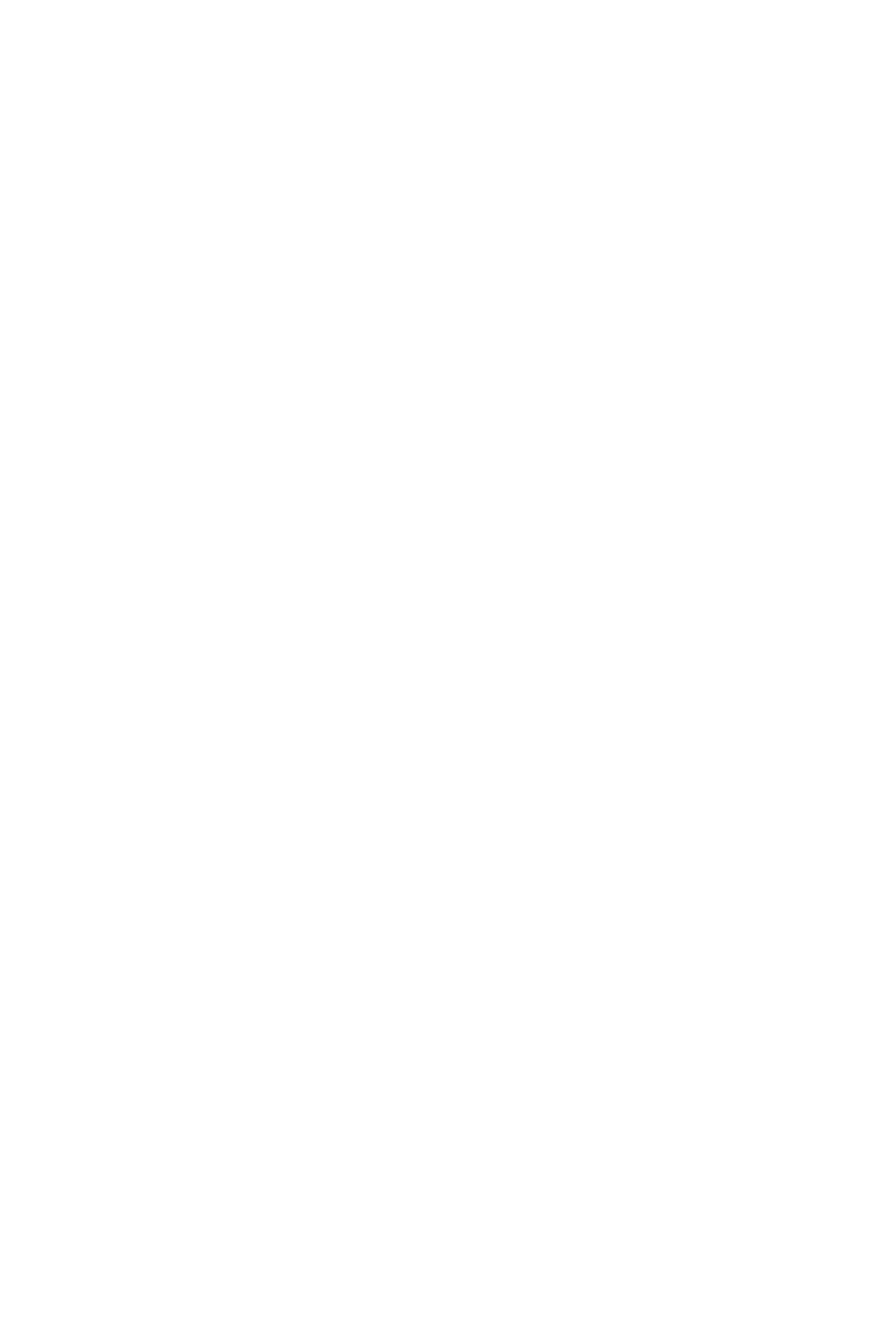Revision 1.2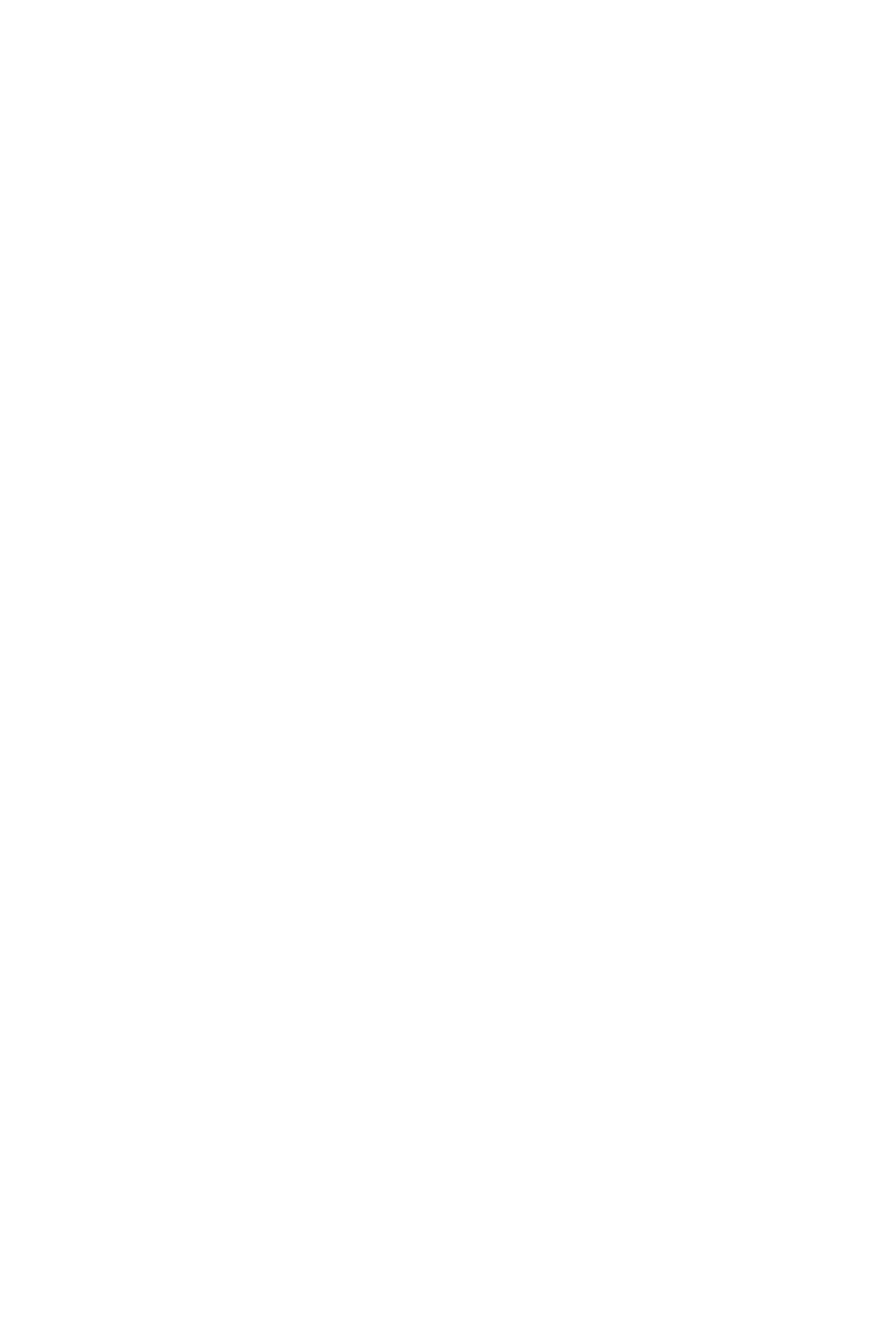## **Introduction**

Your SmartDisk Network Attached Storage (NAS) drive is a versatile external hard drive featuring high-performance storage and a choice of either high-speed USB 2.0 or Ethernet interface. Once your drive is connected properly to your network or computer, you will be able to use it as you would any hard drive for storing your data and for performing data back-up functions.

Before you begin to use the NAS drive there are a few important things to learn about your new product.

## **Controls, Connectors and Indicators**

First familiarize yourself with the control keys and the various connectors on the unit.

## **Front Panel Area**

The front panel contains only the ON/OFF Button, as illustrated below.



1. ON/OFF Button. Once the AC Adapter has been properly connected to the NAS drive and an AC outlet, you can press the ON/OFF button to power on the drive. The button's green LED will come on to indicate the power-on state. To turn off the drive, press the ON/OFF button again. The LED will flash for about 15 seconds while the drive's internal software shuts down in an orderly fashion. The LED will then turn off to indicate that the drive is now fully turned off.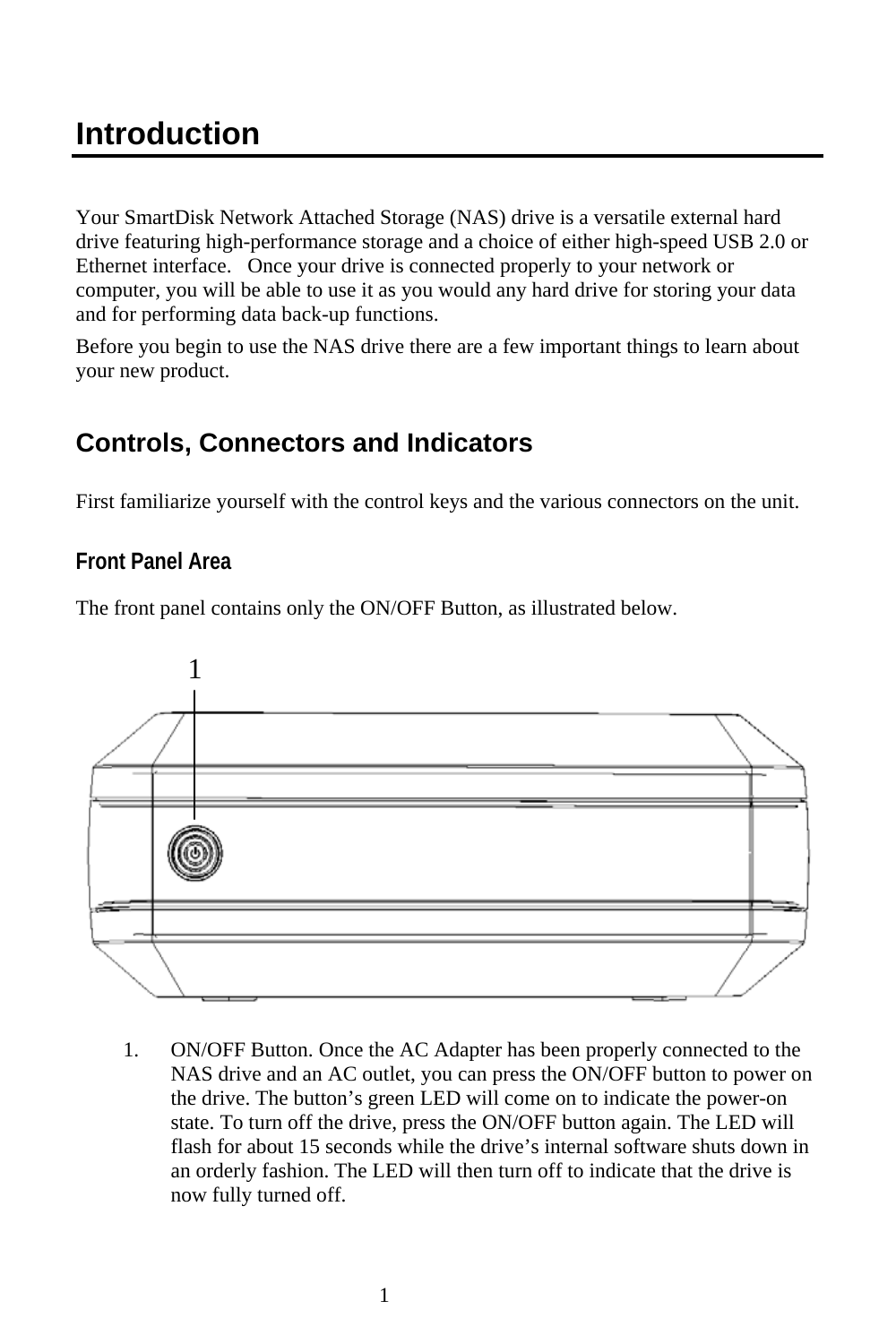## **Rear Panel Area**

Along the rear panel you will find the interface connectors and a recessed micro-switch that is used for reset functions. Refer to the figure below.



- 1. Reset Button. If the NAS drive is having a problem connecting to the local area network (LAN) or appears to be hung, press the Reset button momentarily with the end of a paper clip. This will cause the unit to reset, similar to rebooting your PC. If the problem persists, or if you are unsure of current settings (such as forgetting your administration password), press and hold in the Reset button for 5 seconds. This will restore the factory default settings.
- 2. DC Input Connector. Connect the DC cable of your included AC Adapter to the DC Input Connector.
- 3. USB-A Connector. Use this connector for attaching a USB printer, USB flash disk, or other USB storage device.
- 4. USB-B Connector. Use this connector to attach the NAS drive to your computer via USB. Refer to "Which Interface: USB or Ethernet" later in this manual.
- 5. Ethernet Connector. If you plan to use the Ethernet interface to connect to a LAN, then use this connector to attach to your network equipment. Refer to "Which Interface: USB or Ethernet" later in this manual.

## **About the Hard Disk**

The NAS drive internal hard disk comes pre-formatted in three partitions. The largest partition is pre-formatted in the FAT32 format and is available for your data storage through either a USB or Ethernet connection. The other two partitions are in Linux EXT2 format and are used by the NAS drive's internal software for supporting the various networking features of the product.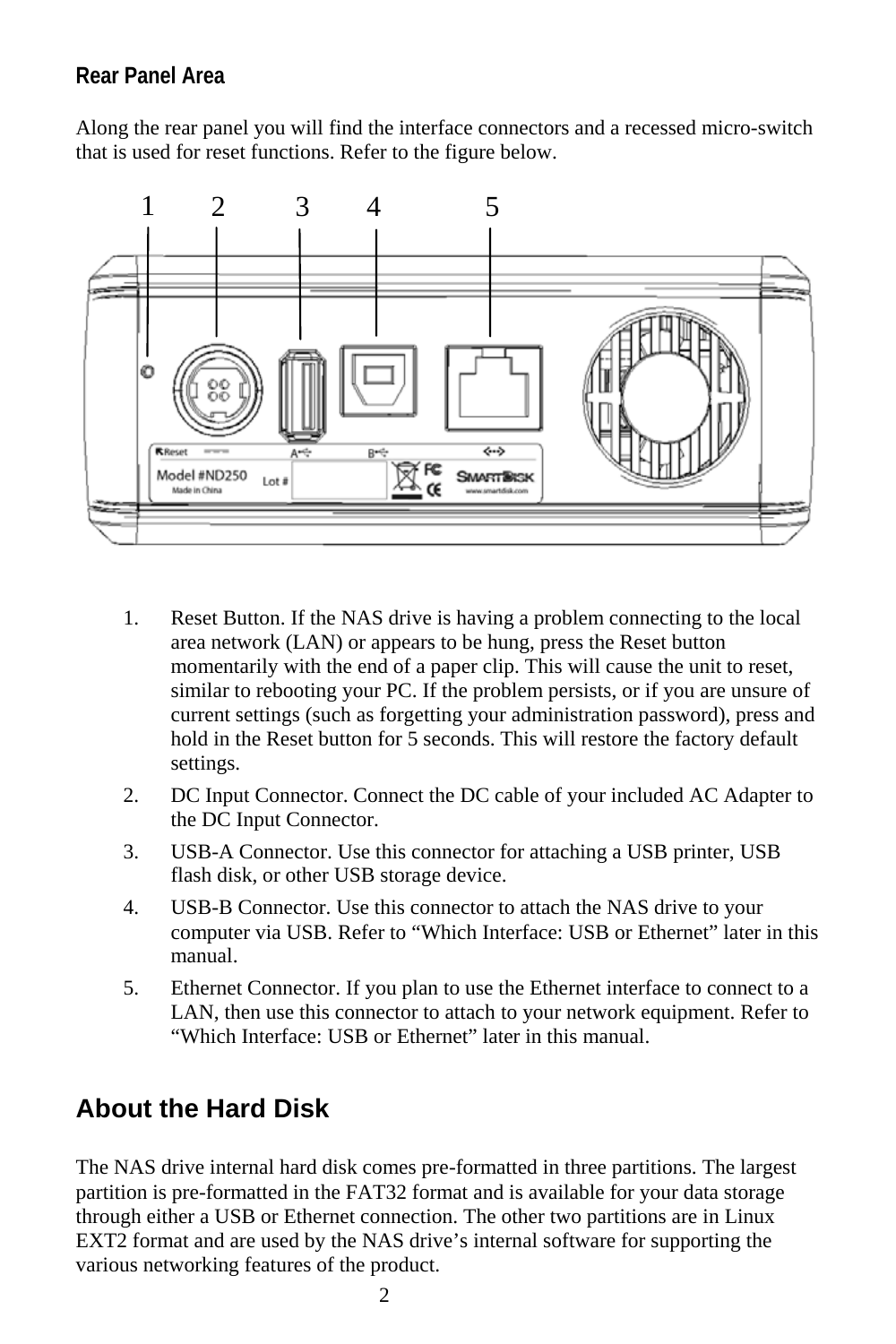**Note:** Capacity dependent on model. Your operating system may report capacity as fewer gigabytes.  $1 \text{ GB} = 1,000,000,000$  bytes.

Your product's hard drive is a complex electronic storage system and should be handled with care, as you might treat a sensitive portable computer or other state-ofthe-art consumer electronics product. Do not subject it to shock, high temperatures, or strong magnetic fields.



**To extend the useful life of your NAS drive, turn the unit OFF when not in use.** 

## **Locating NAS Drive on Your Desk**

Place the NAS drive on a sturdy desk or table that is free from clutter that could block airflow around the unit. The drive is designed to lie flat on its rubber feet, or may stand upright using the included stand. In either orientation take care not to block any air vents. If using the upright orientation, install so that the ON/OFF button is at the top.

# **Which Interface: USB or Ethernet?**

In order to install and use your NAS drive, you need to decide which interface is better for you. With the flexibility of the NAS drive, you can always change the interface you want to use later, depending on your application or computer environment. However, never attempt to connect to both USB-B and Ethernet at the same time.



## **Caution: Do not connect to both USB-B and Ethernet connections at the same time.**

If you do not have LAN setup, or you primarily want to provide additional storage to a single computer, then you should consider USB as your interface choice. Please refer to the next section to learn how to install and use your NAS drive using USB.

If your PC is connected to a LAN over Ethernet (either wired or wireless), and you primarily want to provide shared storage amongst two or more computers on the LAN, then you should consider Ethernet as your interface choice. The figure below provides one example of a LAN configuration.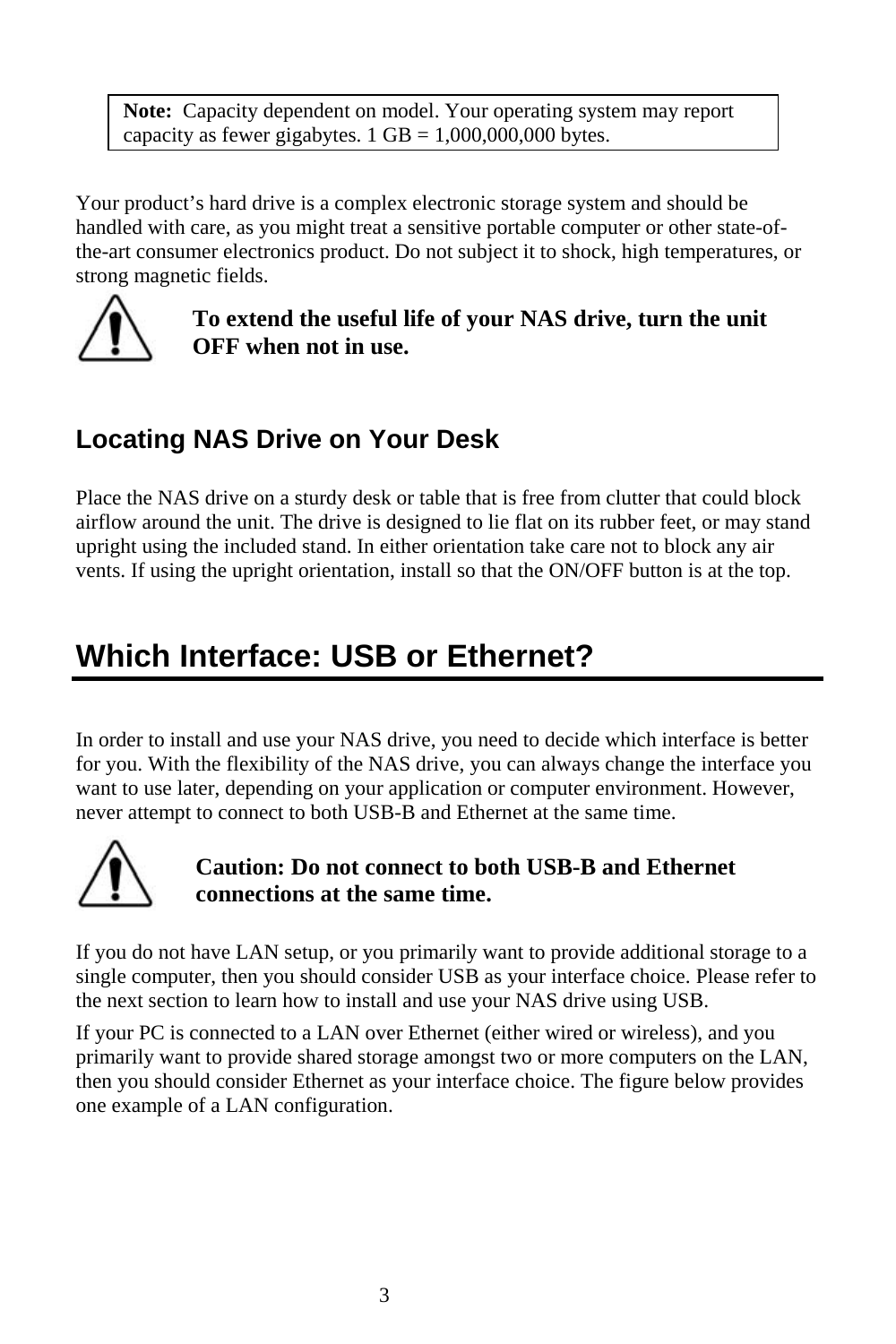#### NETWORKED



As a cautionary note, please be aware that data stored through an Ethernet connection is stored in the same FAT32 partition that is accessible through a USB-B connection. This is very convenient if you want to temporarily move your network drive to another PC that is not connected to the LAN and you still want to read data stored on the drive. Since most computers have a USB port available, you can connect your drive using USB-B and have access to your previously stored data.

On the other hand, if you have private information that you have stored using the password protection features within the NAS environment, you may want to take special precautions to protect this data from view during USB-B connection.

For details about user passwords and other network features, please jump ahead to the section entitled **Connecting NAS drive Using Ethernet** to learn how to install and operate your NAS drive using Ethernet.

# **Connecting NAS drive Using USB**

Connecting your NAS drive to a USB host, such as a PC or Mac, is extremely simple. Follow the steps below.

**Note**: If your computer is running Windows 98 Second Edition, you will need some additional software that you can download from the SmartDisk web site. Refer to the **Getting Help** section.

- 1. Connect the included AC Adapter to the NAS drive, and then to a wall outlet using the included power cord.
- 2. Next press the ON/OFF button on the front of the NAS drive.
- 3. Finally, connect the included USB cable from the USB-B port on the NAS drive to an available USB port on your computer.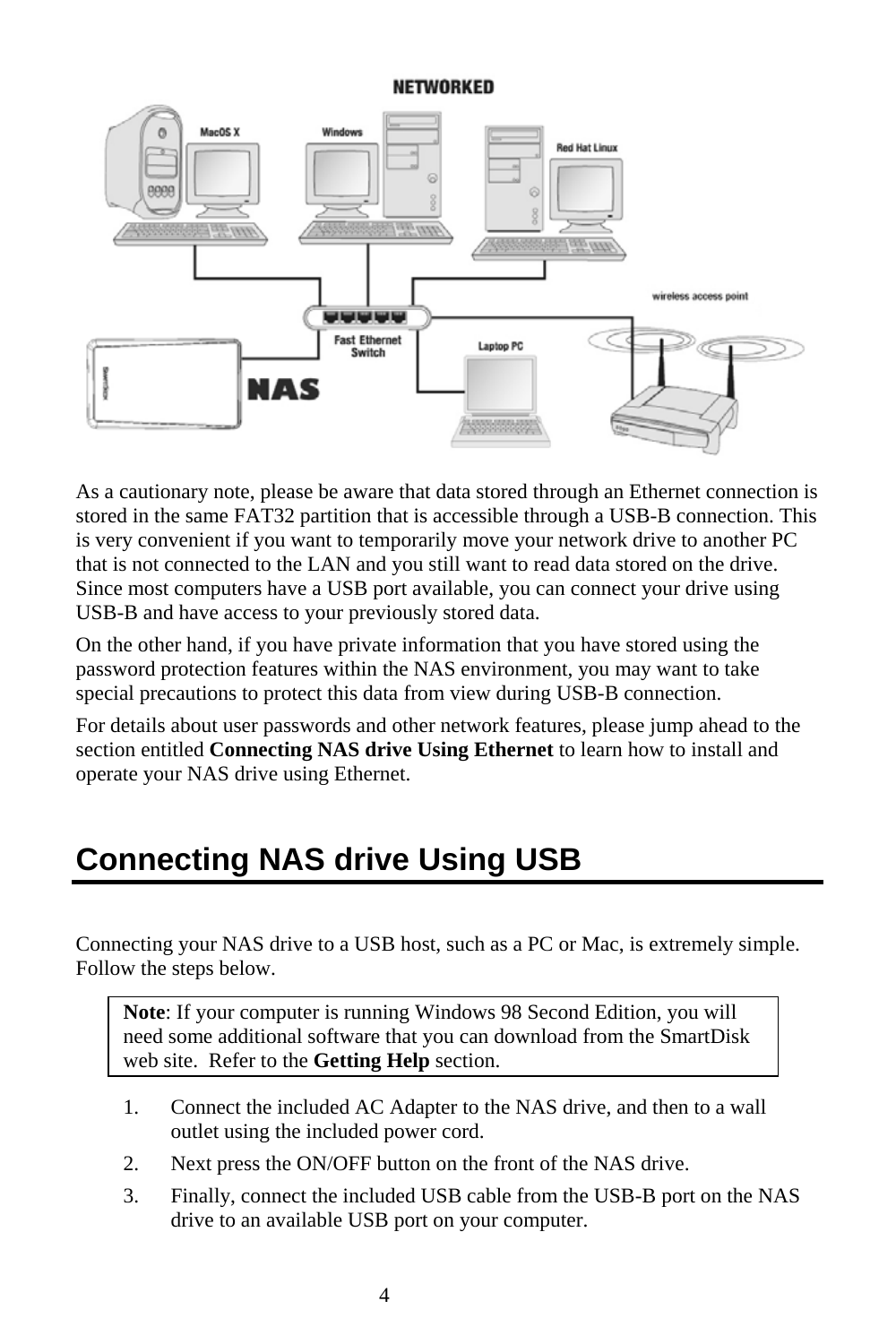4. The NAS drive will mount automatically, and a new icon will appear in **My Computer** (Windows) or a new icon will appear on the desktop (Mac).

**Note**: If you are using a USB 1.1 port on your Windows computer, the following cautionary note may appear on your display: **Hi-Speed USB Device plugged into non-Hi-Speed USB hub**. This does not indicate a problem because the NAS drive is compatible with both USB 1.1 and USB 2.0 ports. Simply close the message and proceed. However, in this case the NAS drive will operate only at USB 1.1 speeds.

## **Storing and Transferring Data via USB**

Once your drive is connected to a computer via USB-B, it can be accessed and used like any other removable disk. You can drag files to your unit's icon to copy them, navigate to your unit in **Open** or **Save** dialog boxes, or delete files stored on your unit. For information on copying, opening, or deleting files, consult your computer's documentation.

## **Disconnecting NAS drive from a PC or Mac Host**

While connected using the USB-B interface, your NAS drive is hot-swappable. It can be connected and disconnected without restarting your computer. To disconnect your drive at any time, perform the following steps. You can also disconnect your hard drive at any time while your computer is powered off.

Note: Please be careful to follow the correct procedure when disconnecting your unit. Simply unplugging the unit without first following the instructions below may result in damage to your unit and/or loss of data.

#### **For Windows Users:**

- 1. If you have files located on your NAS drive open in any applications, close them.
- 2. Click the **Unplug or Eject Hardware** button in the System Tray.



- 3. Select your NAS drive from the menu that appears.
- 4. After a moment, Windows will display a message that your hardware can be safely removed.

## **For Mac OS Users:**

- 1. If you have files located on your NAS drive open in any applications, close them.
- 2. Locate the icon for your NAS drive on the desktop, and drag it to the trash.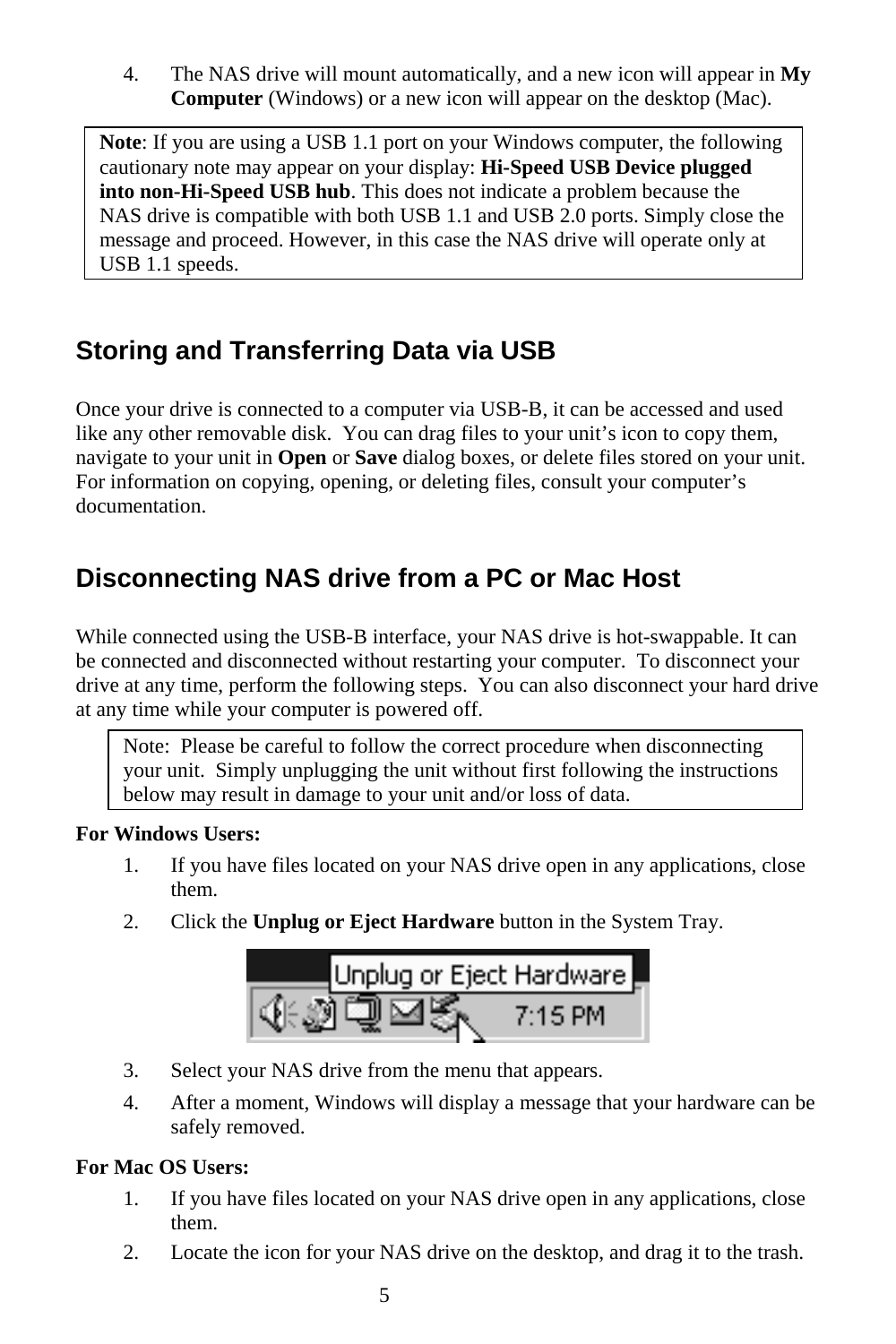# **Connecting NAS Drive Using Ethernet**

Installing the NAS drive using Ethernet requires that you have an available Ethernet port on a router or switch.

Before attempting to establish a connection to the network it would be useful first to review some background information about how the NAS drive handles data over the network. Basic to this understanding are the fundamental concepts of user accounts and shared folders.

## **About NAS Drive User Accounts**

The NAS drive keeps track of data stored by its network users by managing the data's destination **folder** (also referred to herein as a "shared folder" or simply a "**share**"). Furthermore, the NAS drive must keep track of who may read from, and write to, each folder. It does this by setting up **user accounts** and **groups**. A group is a collection of specific user accounts. When you assign access privileges to a new share you have the option of either making assignments for individual user accounts, or for an entire group of users at once by referring to the group's name.

The default factory settings provide for two pre-defined user accounts, each with their own unique properties. These user accounts are:

- admin
- guest-share

Each of these two user accounts has an associated pre-defined folder. The name of the folder is the same as its associated user account. The name "guest-share" also happens to be pre-defined as a group name. Additionally, there is a pre-defined folder called "public" that initially is not associated with any user account. These properties are summarized in the table below.

| <b>Pre-defined Name</b> | Group        | <b>User Account</b> | <b>Folder (Share)</b> |
|-------------------------|--------------|---------------------|-----------------------|
| public                  |              |                     | public                |
| admin                   |              | admin               | admin                 |
| guest-share             | @guest-share | guest-share         | guest-share           |

Here are other initial properties of these pre-defined groups, accounts, and shares:

- The group @guest-share contains two members, which are user "admin" and user "guest-share".
- Only user "admin" can access the share "public".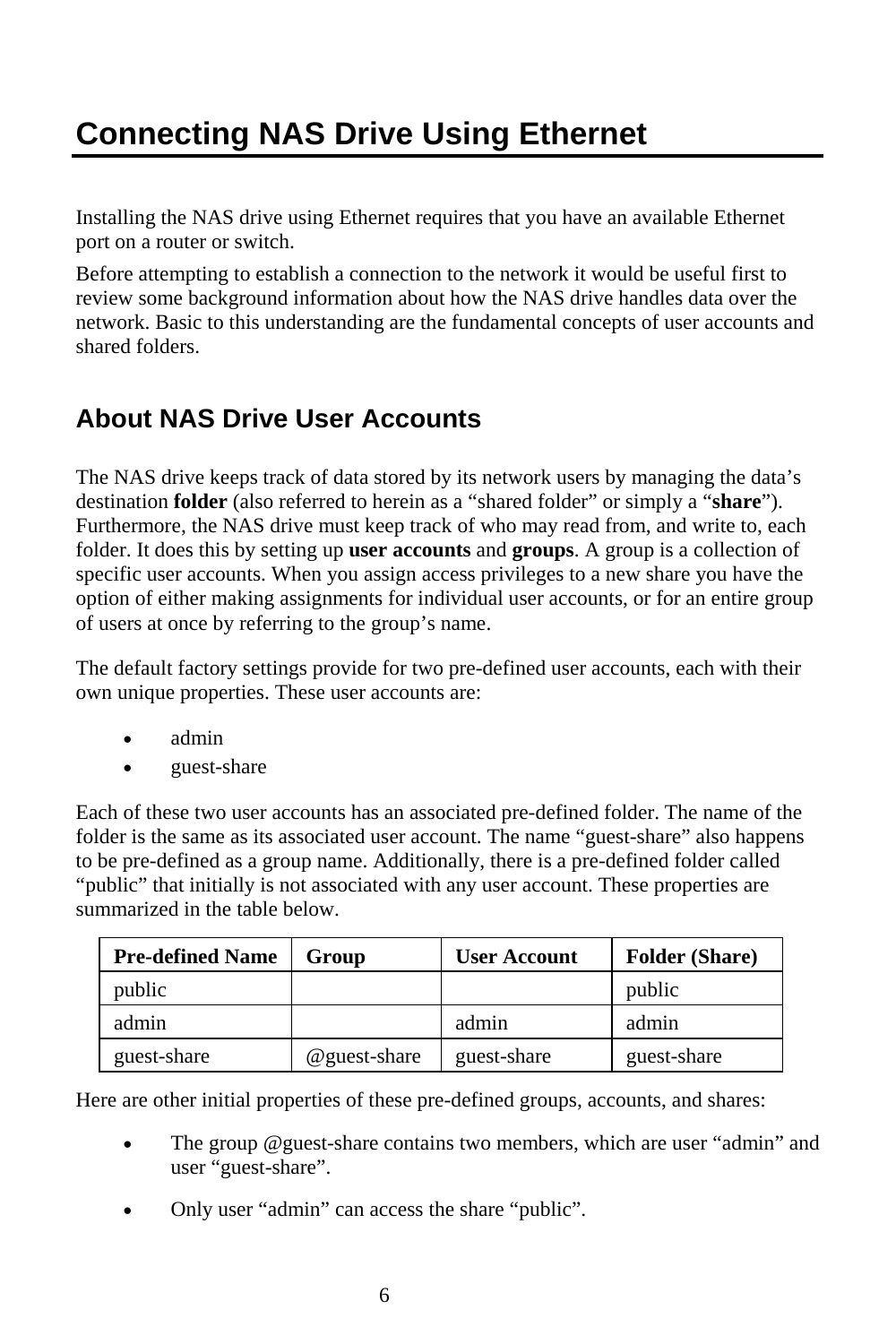- The folder "guest-share" is a private folder for user "guest-share". This means only user "guest-share" can access this folder.
- The folder "admin" is a private folder for user "admin". This means only user "admin" can access this folder.

By using the web-based administration tool, you can modify these initial properties.

Before can you can begin storing data (other than as user "admin" or as user "guestshare"), you must use the web-based administration tool to setup a new user account that defines your User Name and Password. Furthermore, you have the option to define other properties for your user account. For example, each user can optionally be given their own private folder, which is automatically assigned the same name as that user's User Name. A user can also be given read-only-privileges, or read/write-privileges, to other folders on the drive.

## **Connecting the NAS Drive to Your LAN**

Now that you have some understanding of user accounts, you are ready to connect your NAS drive to the LAN. Refer to the illustration below and follow these steps.

- 1. Ensure that your LAN equipment is powered on and that the LAN is operating properly.
- 2. We recommended that you follow the directions of your LAN equipment to enable a Dynamic Host Configuration Protocol (DHCP) server. This may be referenced in your equipment's documentation as "Assign IP addresses automatically".
- 3. Since you will administer the NAS drive settings using a web browser on your PC or Mac, ensure that this PC or Mac is powered on and connected to the LAN.
- 4. Connect the included Ethernet cable from the Ethernet port on the NAS drive to an Ethernet switch (100 Base-T), a wired or wireless router, or a wireless access point.
- 5. Connect the included AC Adapter to the NAS drive, and then to a wall outlet.



6. Pres the ON/OFF button on the front of the NAS drive. The green LED will come on to indicate that the unit is now powered on.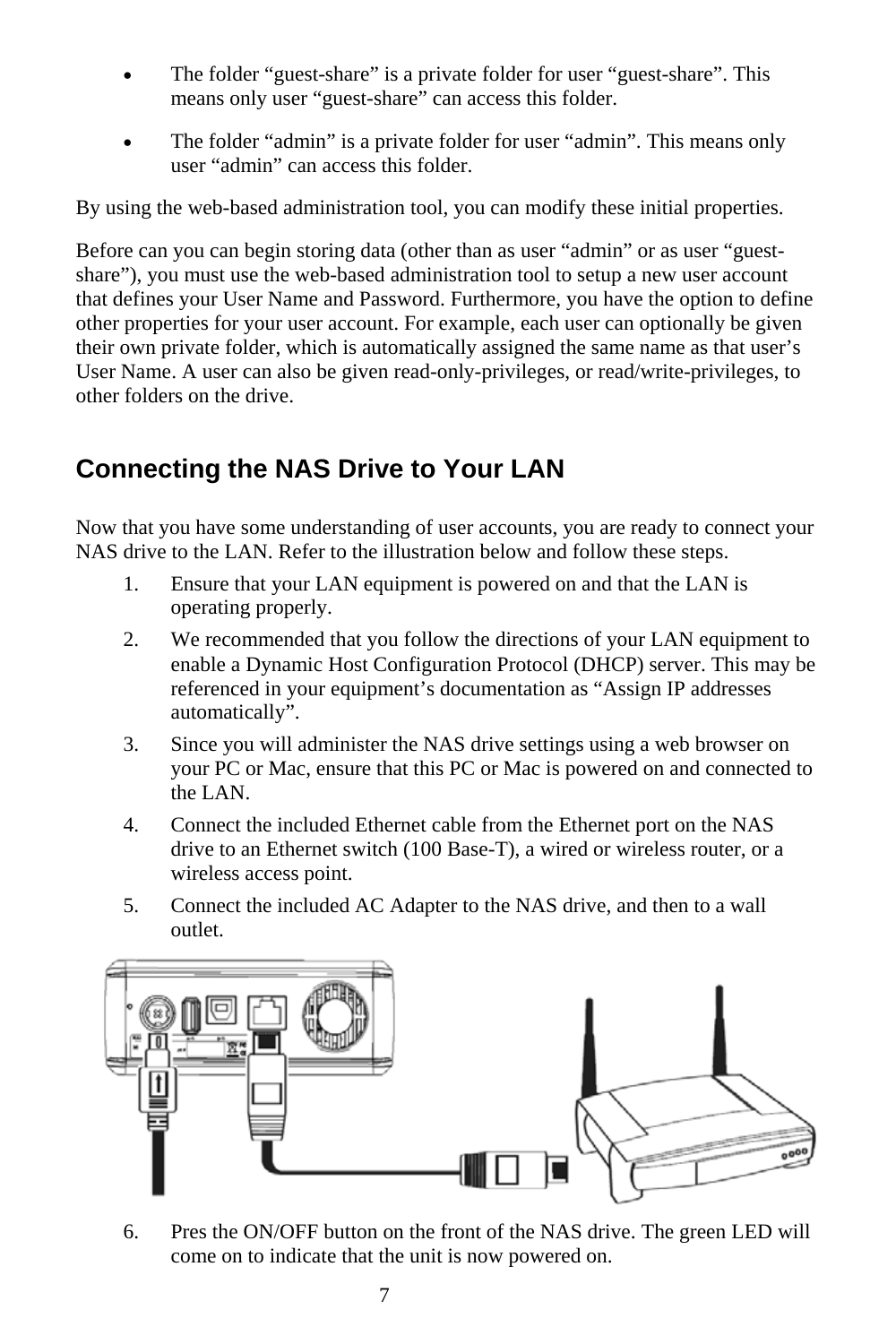- 7. Wait for the NAS drive to boot up and to auto-configure its connection on the network. Depending on your particular LAN configuration and settings, this may take several minutes. The following protocols will be followed during auto-configuration:
	- a. DHCP client is enabled by default. So your router or other LAN equipment that is providing the DHCP service will automatically assign an IP address to the NAS drive and complete the network connection.
	- b. If no DHCP server is available on your isolated network, then the auto-negotiation process will proceed in one of two ways, depending on whether Bonjour protocol is enabled or disabled. Bonjour protocol is built-in to recent Mac OS X systems, and can also be optionally installed on Windows systems.
		- i. Apple Bonjour protocol is enabled by default. So if you are connecting to an isolated Bonjour-enabled network and no DHCP server is present, your NAS drive will negotiate an address within the Bonjour range of **169.254.x.x**. If you want to determine the specific address within this range, you can use the network "ping" function to "ping sohonas" or "ping sohonas.local".
		- ii. If the NAS drive has been previously accessed in order to disable Bonjour and you are now connecting to a network with no DHCP server present, then a different auto-negotiation takes place. In this case the NAS drive will automatically launch its internal DHCP server. This will result in the NAS drive taking the default IP address of **192.168.1.1** and will also assign addresses (in the range of 192.168.1.2-50) to other DHCP clients on the network .
- 8. After successfully connecting to your network you will be able to see the NAS drive on your network. Its default name is "Sohonas" and it will be located in the network workgroup named "Workgroup". In Windows go to My Network Places / Entire Network / Microsoft Windows Network / Workgroup, or in Mac OS X go to Finder / Network / Workgroup. You can open the device to see the following default folders:
	- a. admin
	- b. guest-share
	- c. public

Though you are now ready to begin storing data on your drive, at this point you have only the two default user accounts set up. To set up other user accounts, and to configure other basic system settings, you are urged to continue setup using the webbased administration tool described in the next section.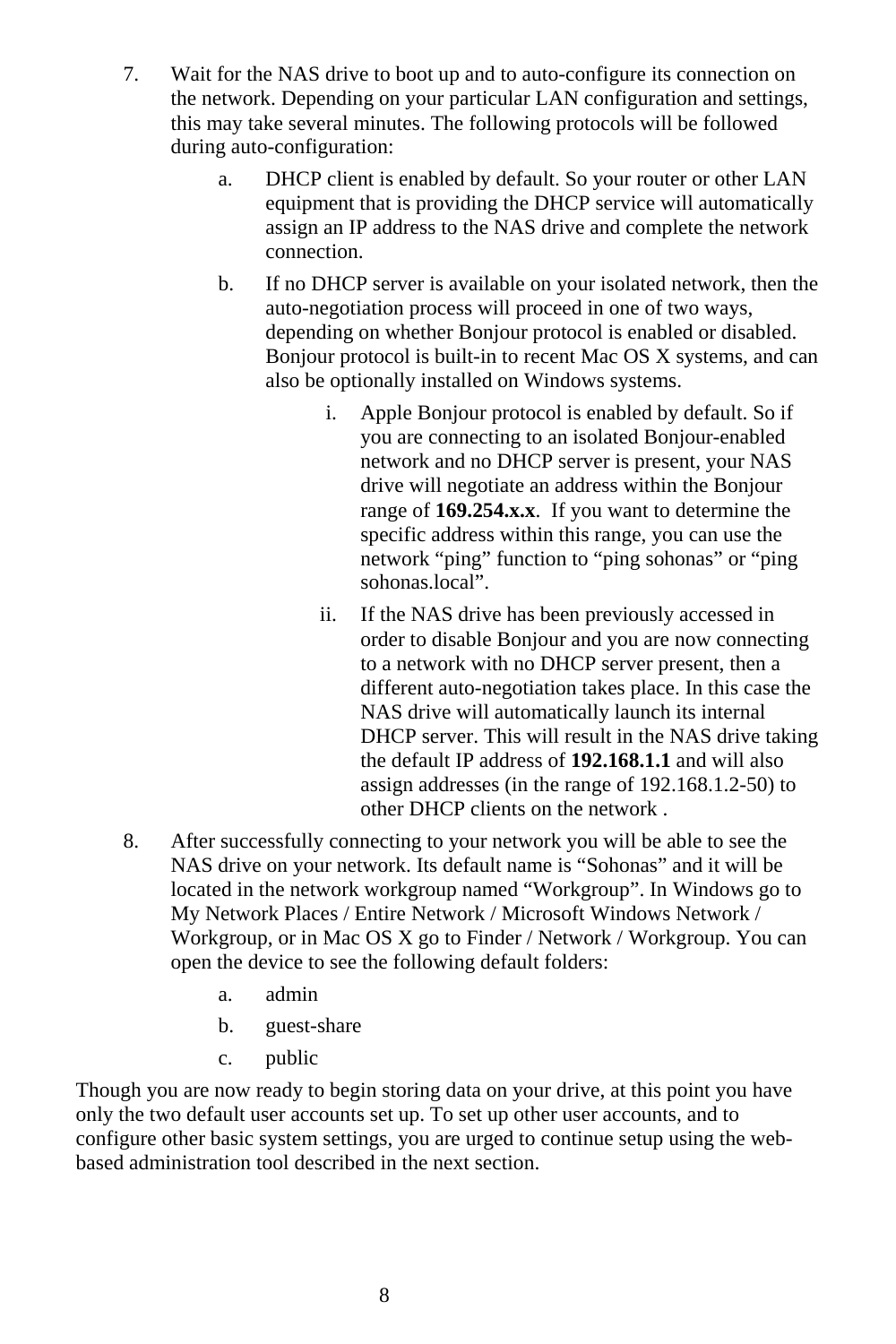## **Web-Based Administration Tool**

The web-based administration tool is used to modify all internal settings of your NAS drive. It is accessed using your computer's web browser (such as Internet Explorer or Netscape). To access the administration tool, your PC or Mac should be on the same subnet as the NAS drive.

## **Administration Login**

In most cases you need only to enter the default hostname (i.e., "//sohonas" for Windows, or "//sohonas.local" for Bonjour) in your browser's address window to access the administration tool. If for some reason the default hostname was not assigned to the NAS drive's IP address during auto-configuration, then you can alternatively enter the NAS drive's IP address into the browser's address window.

As described previously, your router or other network equipment will have assigned the IP address automatically, or the drive will have taken one of its default addresses (either a Bonjour address **169.254.x.x** or the non-Bonjour address **192.168.1.1)**. If your router assigns addresses automatically your router's manual will describe how to determine your drive's IP address.

After your browser retrieves the initial web page from the NAS drive, the browser window will present the following login screen:

| <b>SMART CISK</b>                             | Simplifying The Digital Lifestyle" |
|-----------------------------------------------|------------------------------------|
| <b>SOHONAS</b><br><b>Administration Login</b> |                                    |
|                                               |                                    |
|                                               |                                    |
|                                               |                                    |
| Username                                      |                                    |
| Password<br>Login                             |                                    |

From this screen you must enter the following default Username and Password:

Username: admin

Password: admin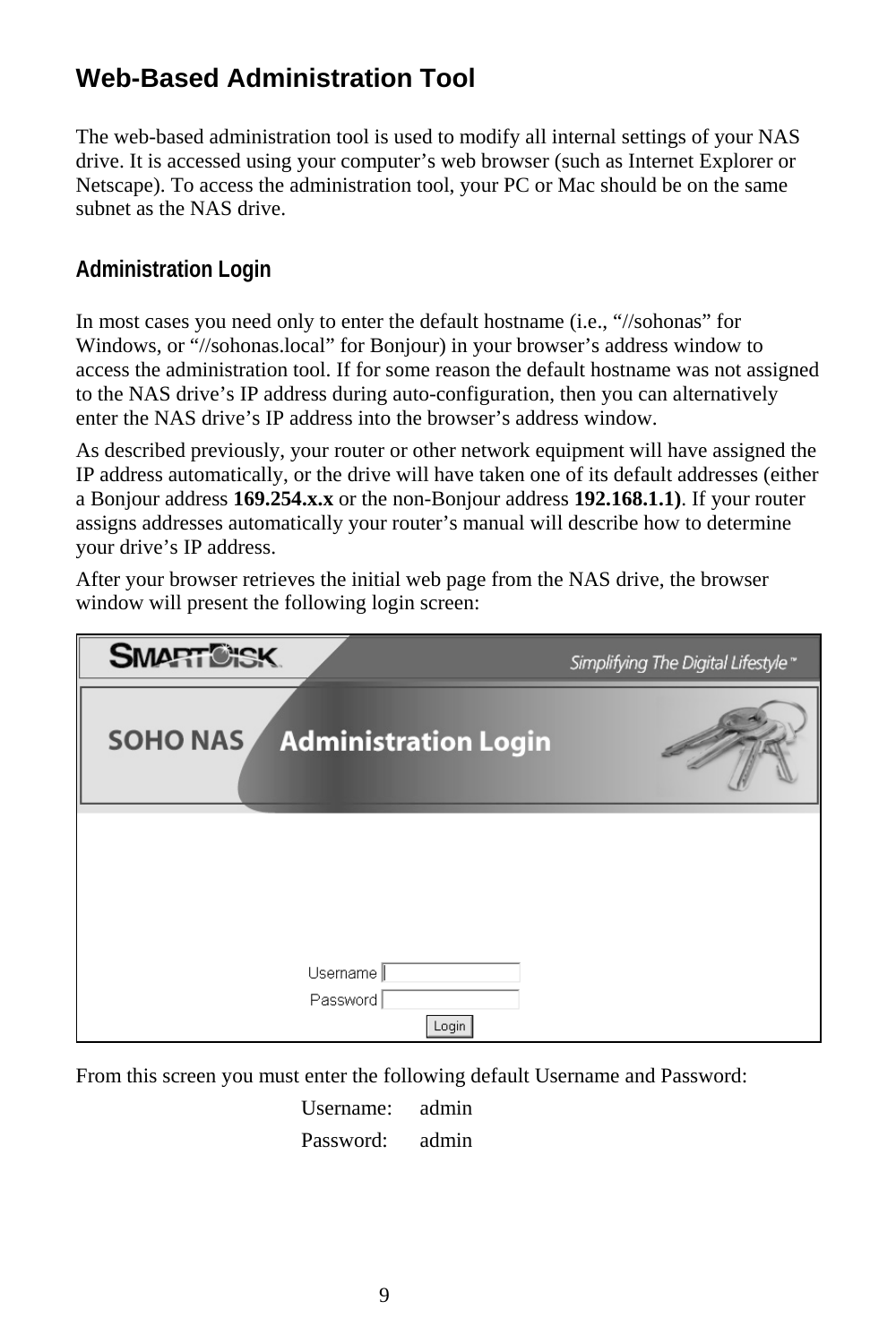## **Basic Settings for Initial Setup**

Now, from within the administration tool perform the following steps to define the basic settings. For more advanced features note that a full description of all settings is provided later under "NAS Administration Reference".

1. Click on **Quick Setup** to expand the selection group.

#### *Set Language, Password, Hostname, IP Address, and Time*

A special setup wizard will lead you through the configurations for user interface language, administrator password, hostname, IP address, and time.



2. Select **Wizard**.

- 3. Select your language preference from the pull-down menu. The selection "set from browser options" will automatically set the administrator language to the current browser language setting. If the browser language is not supported in the administrator, the default language of English will be enabled. Press **Next** to continue.
- 4. The next screen allows you to define a new password for the user "admin". If you want to keep the current password, simply press **Next** to advance to the next screen.
- 5. The next screen allows you to define a new Hostname for the NAS drive. If you want to keep the current Hostname, simply press **Next** to advance to the next screen.
- 6. The next screen allows you to select between automatic and static addresses for the NAS drive's IP Address and Domain Name System (DNS) address. It is recommended that your network equipment be enabled to provide DHCP service, and that both settings on this screen remain at the factory settings.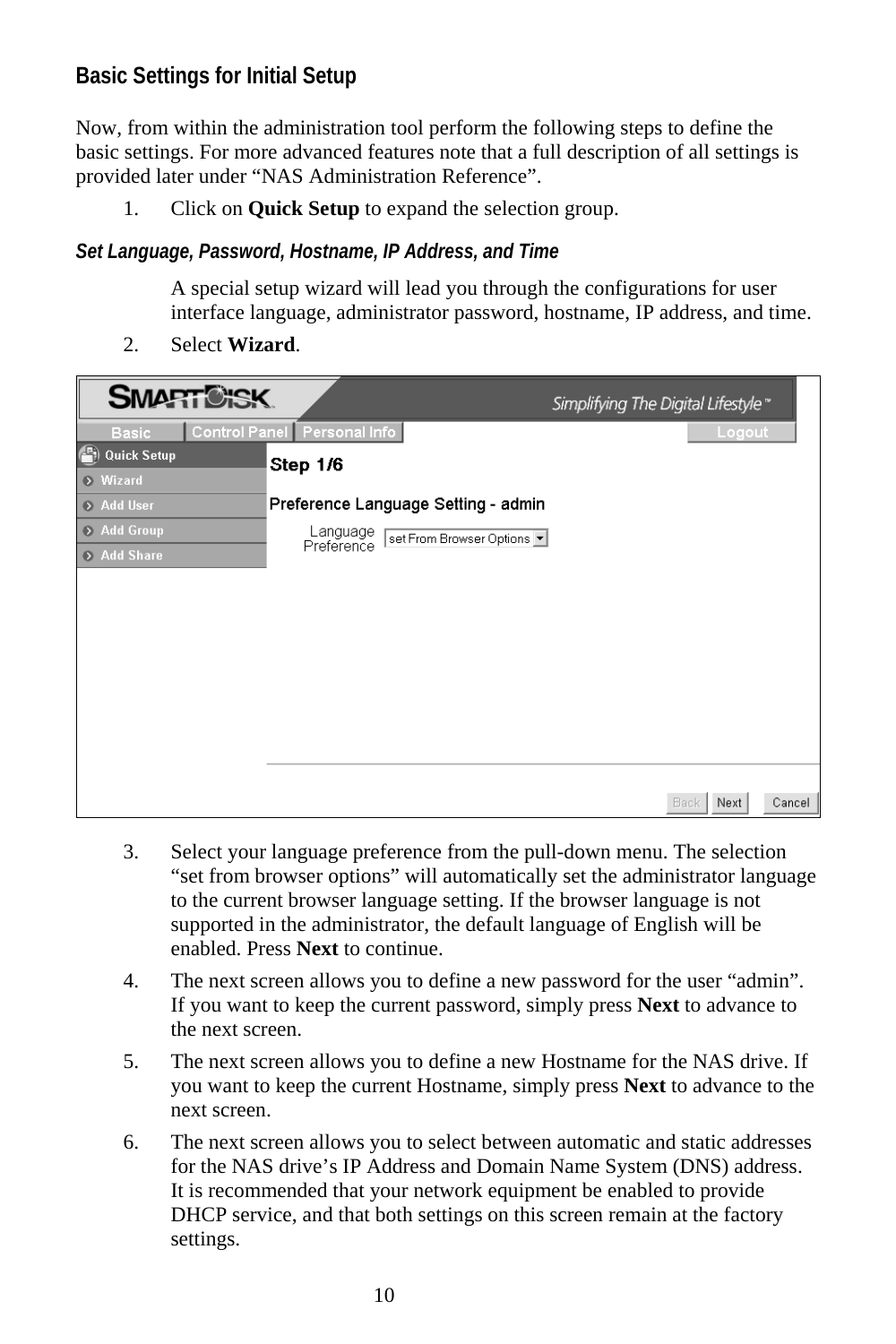Alternatively, if your network requires that you define static addresses, then you may enter them in the form provided.

Press **Next** to continue.

- 7. The next screen allows you to manually set the date and time, or to use an available Network Time Protocol (NTP) server. It is useful to set the correct date and time because time stamps are used in the various status logs that are described later in this manual. After filling in your selections, press **Next**.
- 8. The settings made in the previous steps are summarized on this screen for your review. You may either go back to edit your settings, or press **Complete** to save the settings as shown.

#### *Add New User Account*

9. Next setup a user account by selecting the **Quick Setup** / **Add User** button.

| <b>SMART WOK</b>                                    |                             |                                             | Simplifying The Digital Lifestyle |              |
|-----------------------------------------------------|-----------------------------|---------------------------------------------|-----------------------------------|--------------|
| <b>Basic</b>                                        | Control Panel Personal Info |                                             |                                   | Logout       |
| $\left( -1\right)$<br><b>Quick Setup</b>            | Step 1/3                    |                                             |                                   |              |
| Wizard<br>$\bullet$<br><b>Add User</b><br>$\bullet$ | Add User                    |                                             |                                   |              |
| > Add Group                                         |                             |                                             |                                   |              |
| > Add Share                                         | User Name                   |                                             |                                   |              |
|                                                     | Password                    |                                             |                                   |              |
|                                                     |                             |                                             | (Confirm)                         |              |
|                                                     | Description<br>(optional)   |                                             |                                   |              |
|                                                     | ⊽                           | Create Private Folder (Share)               |                                   |              |
|                                                     |                             | Private Folder (Share) Location: //mnt/IDE1 |                                   |              |
|                                                     |                             |                                             |                                   |              |
|                                                     | п                           | Enable Quota of                             | <b>MB</b>                         |              |
|                                                     |                             |                                             |                                   |              |
|                                                     |                             |                                             |                                   |              |
|                                                     |                             |                                             |                                   |              |
|                                                     |                             |                                             |                                   | Back<br>Next |

Fill in the initial screen with a User Name and Password. It is recommended that these fields match the User Name and Password that this user normally enters when logging into Windows or to Mac OS X. The User Name must be lower-case and may be a maximum of 20 alphanumeric characters, without spaces. The User Name must begin with an alphabetic character.

**Note**: If your Windows username currently contains a space character, or begins with a number, you may want to modify your Windows username slightly so that it can follow the same format required by the NAS drive. For Mac OS X user accounts, your username is automatically saved without spaces as a field called "Short Name". In this way the "Short Name" already follows the format required by the NAS drive.

> Also fill in the password. The password may be a maximum of 16 alphanumeric characters, without spaces. If you leave the password field blank, the NAS drive will accept this as a null password. This means that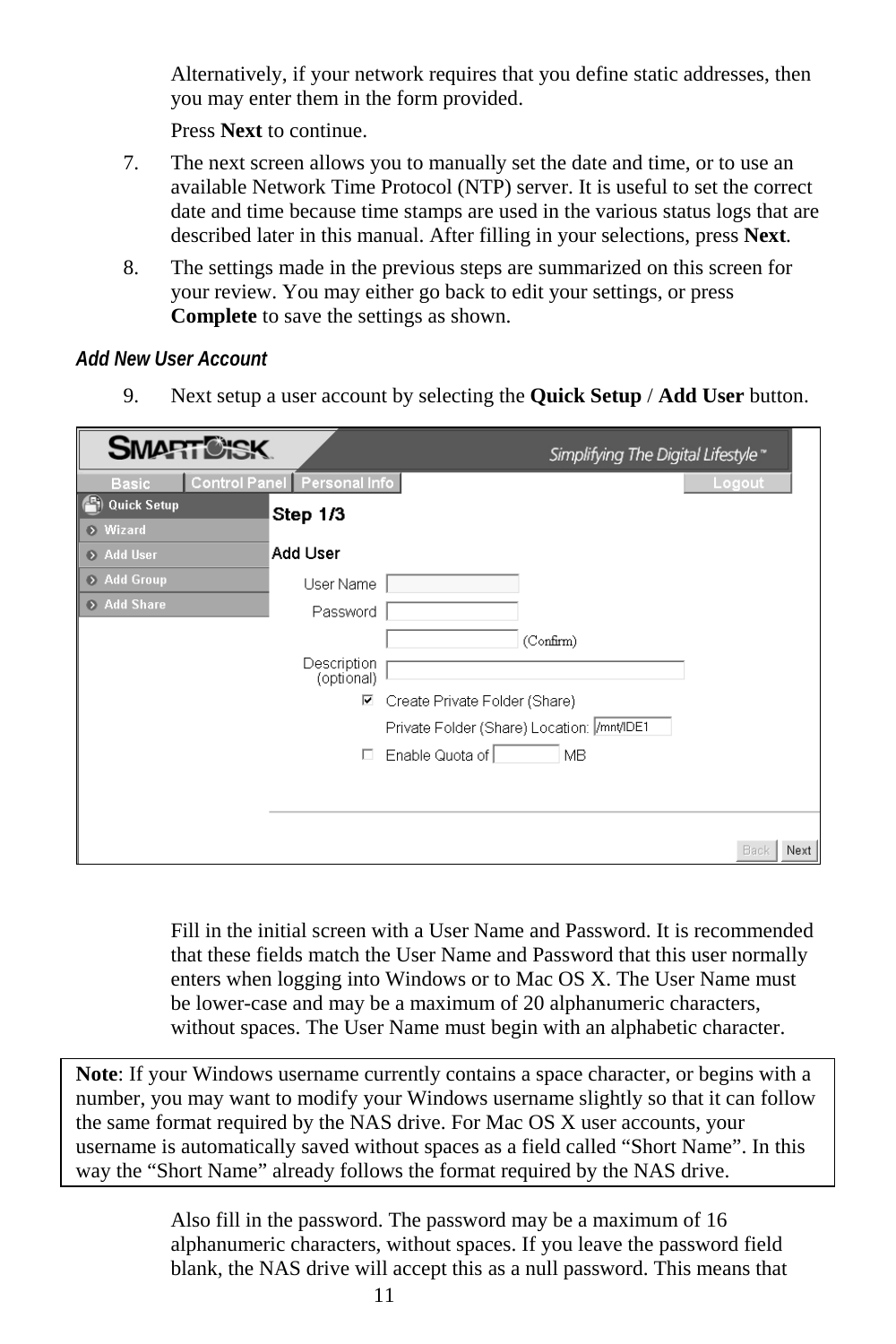you will not need to fill in any password in the future when accessing the NAS drive using this username.

A description of this user may optionally be entered in the field provided.

If you want to create a private folder that only this network user can access, then check the box marked "Create Private Folder". This folder cannot be accessed via the "admin" user account or any other user account. The folder name will automatically be given the same name as User Name. The path of your newly created private folder will automatically be set to /mnt/IDE1.

Though in some environments the NAS drive supports a quota feature that limits individual user accounts to a maximum amount of storage space on the drive, this feature is grayed-out and is not selectable in the factory default condition. This is because the default disk format type FAT32 does not support the quota function. If user account disk quotas are important to you, then you should consider reformatting the drive to EXT2 or EXT3 format, as described later in section "NAS Administration Reference".

When done with this form, press **Next** to continue.

- 10. The next screen allows you to assign this user to an existing group. As described above, the initial factory setting provides for the default group named "@guest-share". When done with this form, press **Next** to continue.
- 11. The final screen for adding a user allows you to assign access privileges to currently defined shares. Of course, if you checked "Create Private Folder" in step (9), then read/write access has automatically been provided to this user's private folder.

Though the initial factory setting provides for three default shares (admin, guest-share, and public), only "public" is available for selection for access to new user accounts.

When done with this form, press **Complete**.

#### *Add New Group*

12. Next you may optionally setup a new group. If you do not want to set up a group at this time, you may jump ahead to Step 15.

Begin group setup by selecting the **Quick Setup** / **Add Group** button.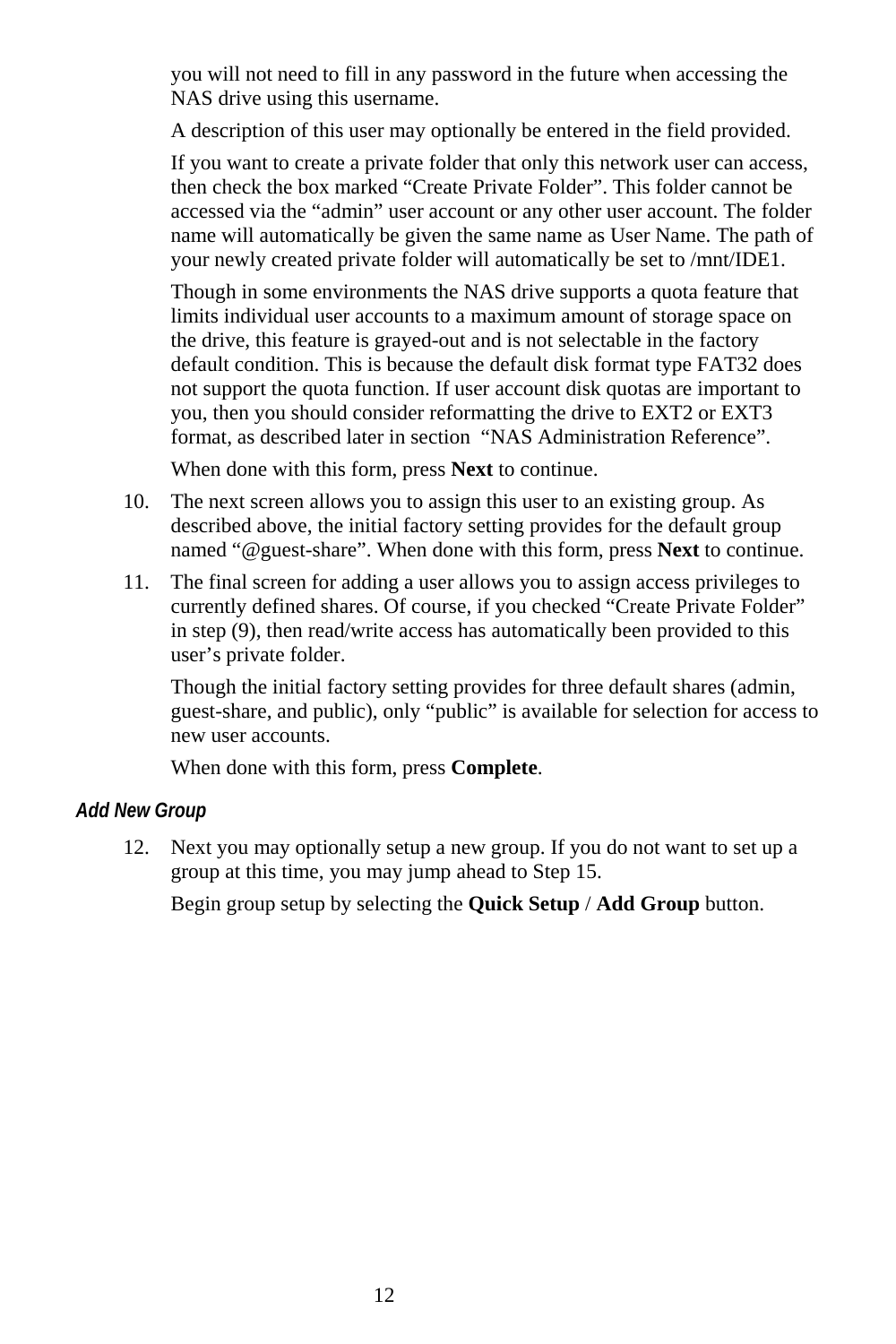| <b>SMART CISK</b>                                                               |                             | Simplifying The Digital Lifestyle" |
|---------------------------------------------------------------------------------|-----------------------------|------------------------------------|
| <b>Basic</b>                                                                    | Control Panel Personal Info | Logout                             |
| $\left( \begin{matrix} \blacksquare \end{matrix} \right)$<br><b>Quick Setup</b> | Step 1/3                    |                                    |
| $\triangleright$ Wizard                                                         |                             |                                    |
| > Add User                                                                      | Add Group                   |                                    |
| Add Group                                                                       | Group Name                  |                                    |
| > Add Share                                                                     |                             |                                    |
|                                                                                 |                             |                                    |
|                                                                                 |                             |                                    |
|                                                                                 |                             |                                    |
|                                                                                 |                             |                                    |
|                                                                                 |                             |                                    |
|                                                                                 |                             |                                    |
|                                                                                 |                             |                                    |
|                                                                                 |                             |                                    |
|                                                                                 |                             |                                    |
|                                                                                 |                             | Back<br>Next                       |

Fill in the initial screen with your group's name. The group name must be lower-case and may be a maximum of 20 alphanumeric characters, without spaces. The group name must begin with an alphabetic character. Press **Next** to continue.

- 13. The next screen allows you to assign any of the current users to your new group. When done with this form, press **Next** to continue.
- 14. The next screen allows you to assign share access privileges for the new group. Each of the existing shares may be setup for no access, read-only access, or full read/write access. When done with this form, press **Complete**.

#### *Add New Shared Folder*

15. The final procedure for Quick Setup allows you to optionally setup a new share. If you do not want to set up a share at this time, you may exit the administrator as described in Step 18.

Begin share setup by selecting the **Quick Setup** / **Add Share** button.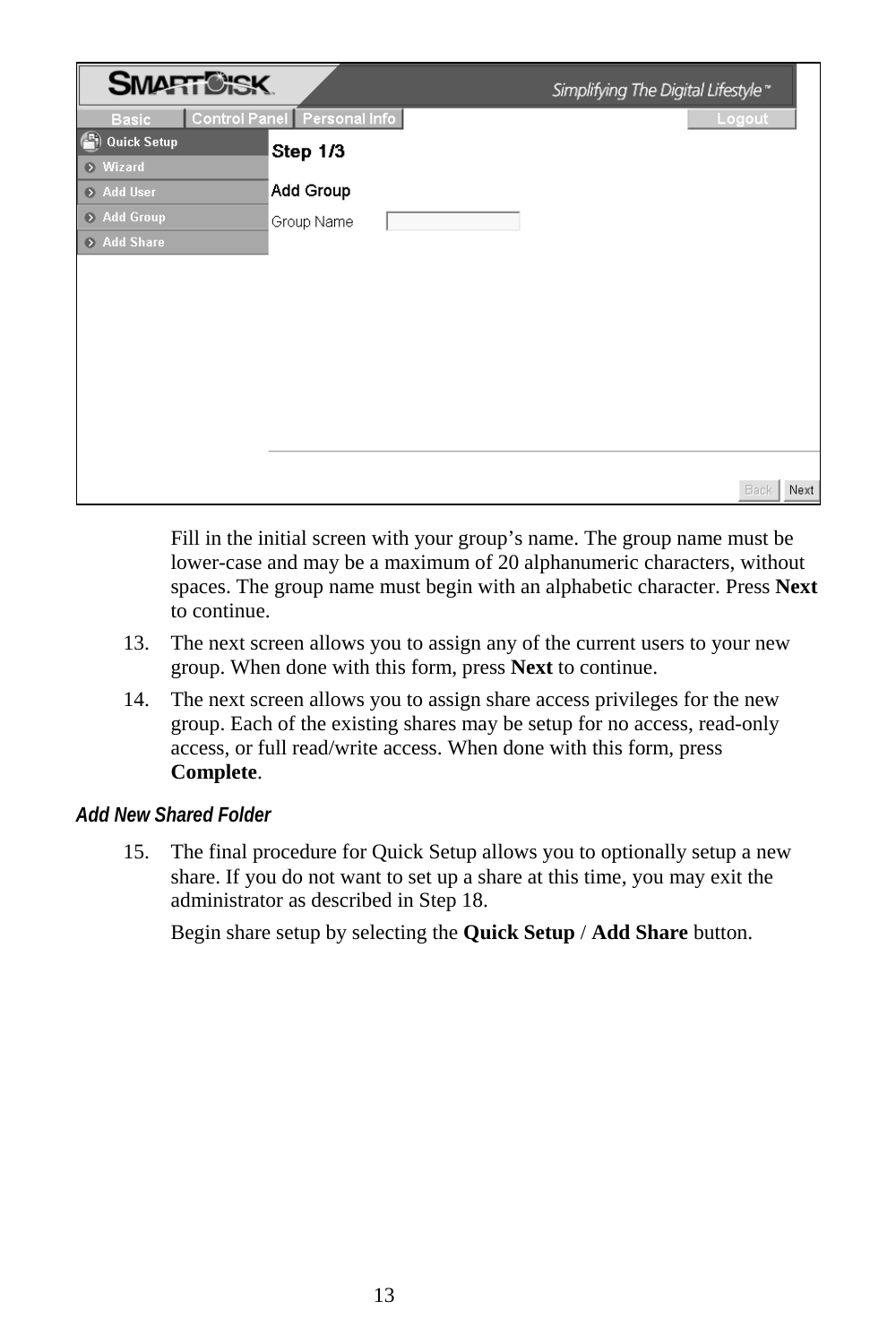| <b>SMART CIRK</b>                                  |                             | Simplifying The Digital Lifestyle" |        |      |
|----------------------------------------------------|-----------------------------|------------------------------------|--------|------|
| <b>Basic</b>                                       | Control Panel Personal Info |                                    | Logout |      |
| $\left( \frac{1}{2} \right)$<br><b>Quick Setup</b> | Step 1/3                    |                                    |        |      |
| → Wizard                                           |                             |                                    |        |      |
| $\rightarrow$ Add User                             | <b>Add Share</b>            |                                    |        |      |
| > Add Group                                        | Share Name                  |                                    |        |      |
| > Add Share                                        | Path                        |                                    |        |      |
|                                                    | Description<br>(Optional)   |                                    |        |      |
|                                                    |                             |                                    |        |      |
|                                                    |                             |                                    |        |      |
|                                                    |                             |                                    |        |      |
|                                                    |                             |                                    |        |      |
|                                                    |                             |                                    |        |      |
|                                                    |                             |                                    | Back   | Next |

Fill in the initial screen with a name for your new share. The share name must be lower-case and may be a maximum of 20 alphanumeric characters, without spaces. The share name must begin with an alphabetic character. After entering the name, the path for the new share will automatically be displayed. A description of this share may optionally be entered in the field provided. When done with this form, press **Next** to continue.

16. The next two screens allow you to assign access privileges for the new share. Access is defined separately for Server Message Block (SMB) / Common Internet File System (CIFS) access than it is for Network File System (NFS) access. Use the first of the two screens, titled "Windows, FTP Access" to assign access under SMB/CIFS.

You can assign read-write access for all users and groups by checking the box marked "Allow for all". Alternatively, you can assign no access, readonly access, or read-write access privileges individually for each user and group. Note that group names in the list provided are denoted with the "@" character as the first character in the name.

When done with this form, press **Next** to continue with assignment of NFS access privileges.

- 17. The next screen is for NFS access. It will be of interest primarily if you plan to operate Linux machines on your LAN and want to use NFS protocol for file sharing. To enable NFS access to this share from all users, you can check the box marked "Allow for all". If this box is not checked then you may individually assign NFS access from specific IP addresses, or from specific subnets. When done with this form, press **Complete**.
- 18. You have now completed the Basic setup. You may either return to Step 9 to add additional user accounts, groups or shares, continue to set more advanced features as described under "NAS Administration Reference", or press **Logout** to leave the administration tool and begin using the NAS drive to store and share your data.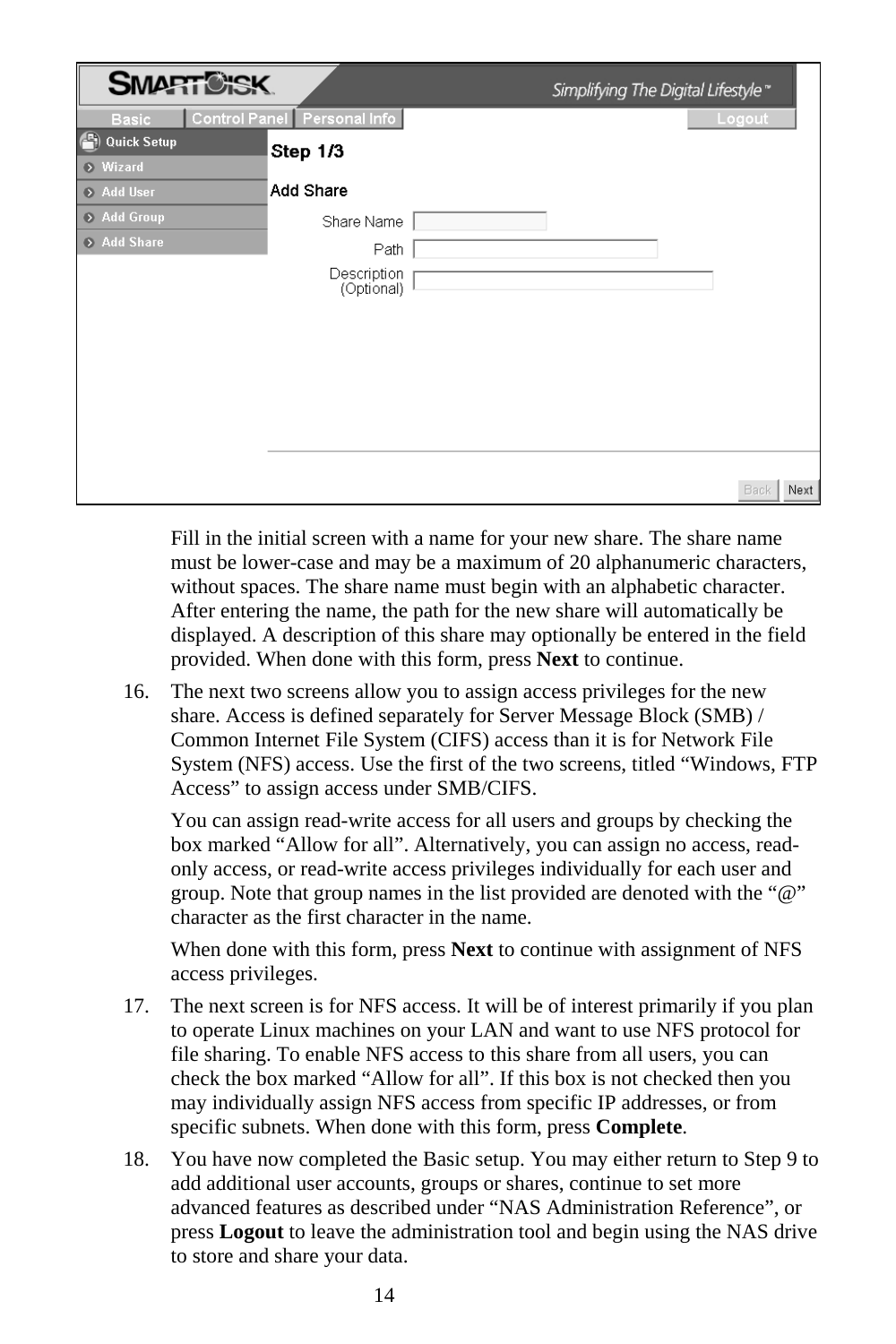# **NAS Drive Operation Using Ethernet**

Once the NAS drive is connected to your network and has been configured for your network environment, it can be accessed from any computer within the same subnet on your LAN. Furthermore, more advanced users may choose to configure name servers (such as WIN servers or DNS servers) in order to access the drive from a different subnet. You will be able to:

- Drag and drop files to NAS drive
- Copy and paste data to NAS drive
- Make and delete folders
- Share files and folders
- Back-up your data

How you access the drive will depend on your computer's operating system. A brief overview for accessing files for both Windows and Mac OS X is provided next. You should consult your computer's documentation for more detailed explanations of file sharing using your specific operating system.

## **Sharing files using Windows**

The NAS drive supports Microsoft Common Internet File System (CIFS), also known as Server Message Block (SMB) protocol. Any PC running Windows 98, Windows Me, Windows 2000, and Windows XP can access shared files on the NAS drive. Once you can view the folder in My Computer or in Windows Explorer, you can drag and drop files to this folder like you can with any folder.

There are several alternative ways to view the NAS shared folders in Windows. For example, you can

- Use the **Run** dialogue box accessed through the **Start** button in the system tray.
- Browse through the **Network Neighborhood.**
- Use the **Search** dialogue box accessed through the **Start** button or File Browser.
- Look through devices in **My Computer.**

## **Run Dialogue**

To find the NAS drive using this method select **Start** in the system tray and select **Run**. In the **Open:** field provided enter "\\sohonas" and then press **OK**. You may alternatively enter "\\" followed by the NAS drive's IP address and then press **OK**.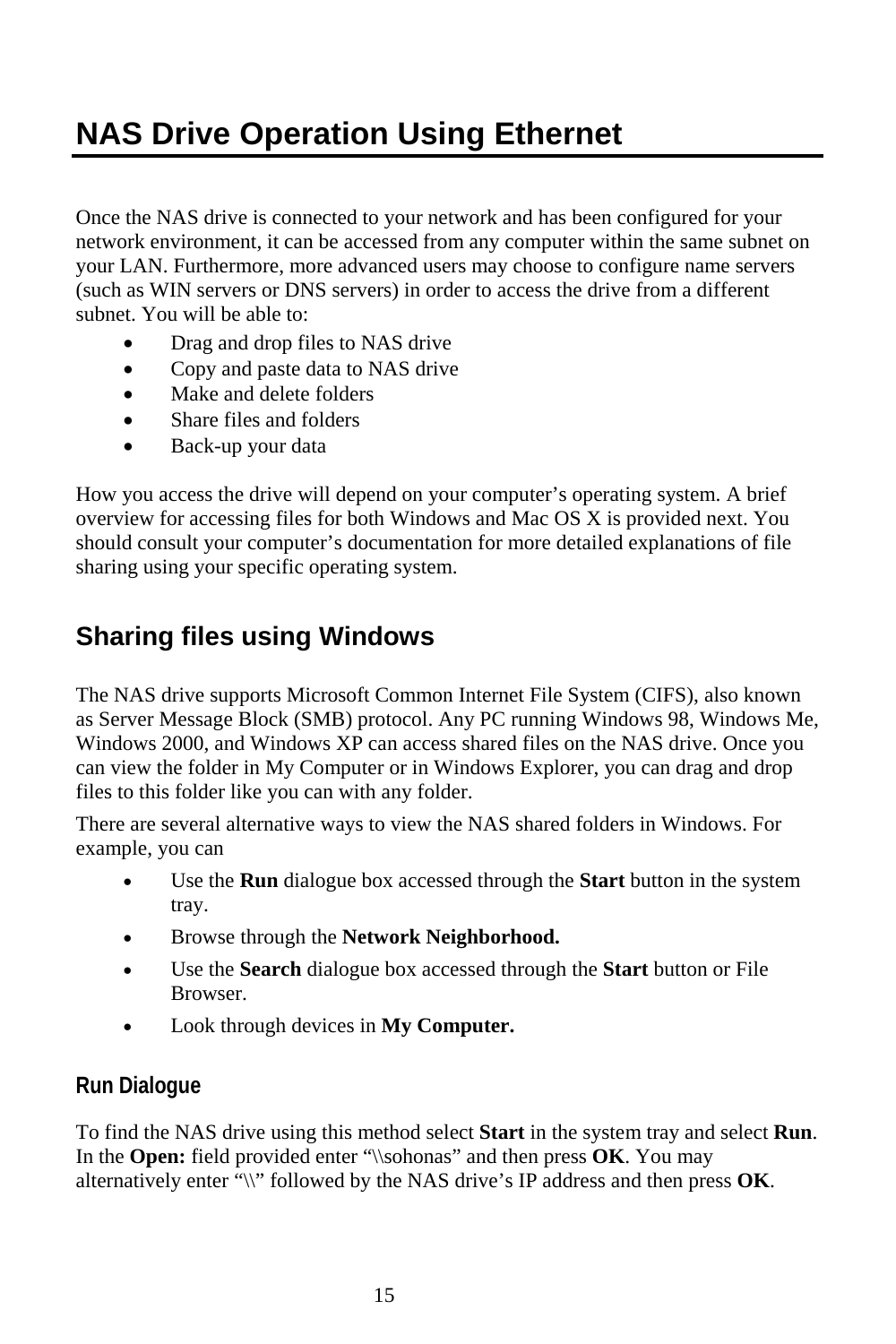## **Browse Network Neighborhood**

Open the File Browser and double-click on **Network Neighborhood** or **My Network Places**. Browse to **Workgroup** to find the NAS drive shared folders.

## **Search Dialogue**

Select **Start** in the system tray and select **Search**. Use the Search dialogue to search for **Computers**. For the computer name to search for enter "sohonas" and then press **Search Now** to find the connected NAS drive. Double-click the NAS drive entry to connect and view its shared folders.

## **Browse My Computer**

Open **My Computer** and double-click on **My Network Places**. Browse to **Workgroup** to find the NAS drive share folders.

Once you have located the attached NAS drive's shared folders, you can map a drive letter to a folder. To do this, right-click on the folder and select "map network drive". Fill out the dialogue box that Windows presents and then select **Finish**.

## **Sharing files using Mac OS X**

A Mac running Mac OS X can access a connected NAS drive. Click on **Network**, open the folder "Workgroup" and locate the "sohonas" device. Double-click "sohonas" to open the connection dialogue box.

When prompted to "Select SMB/CIFS shared volume you want to connect to" use the pull-down menu to select one of the current shares. You will next be prompted to authenticate by entering your username and password. For "username" use the Mac OS "Short Name" that you used to create your account on the NAS drive.

After completing authentication your shared folder will appear on your desktop. You can now drag and drop files to this folder as you can for any folder.

## **Attaching USB Devices**

Your NAS drive contains a USB-A port that is active only while the drive is connected using the Ethernet connection. This USB-A connection is disabled when the drive is connected to a computer via the USB-B connection.

The USB-A port can be used to attach either a USB printer or a USB storage device, such as a flash disk. This section describes how to install and use these USB devices while the NAS drive is connected to your LAN.

This USB-A port operates at USB Full-Speed.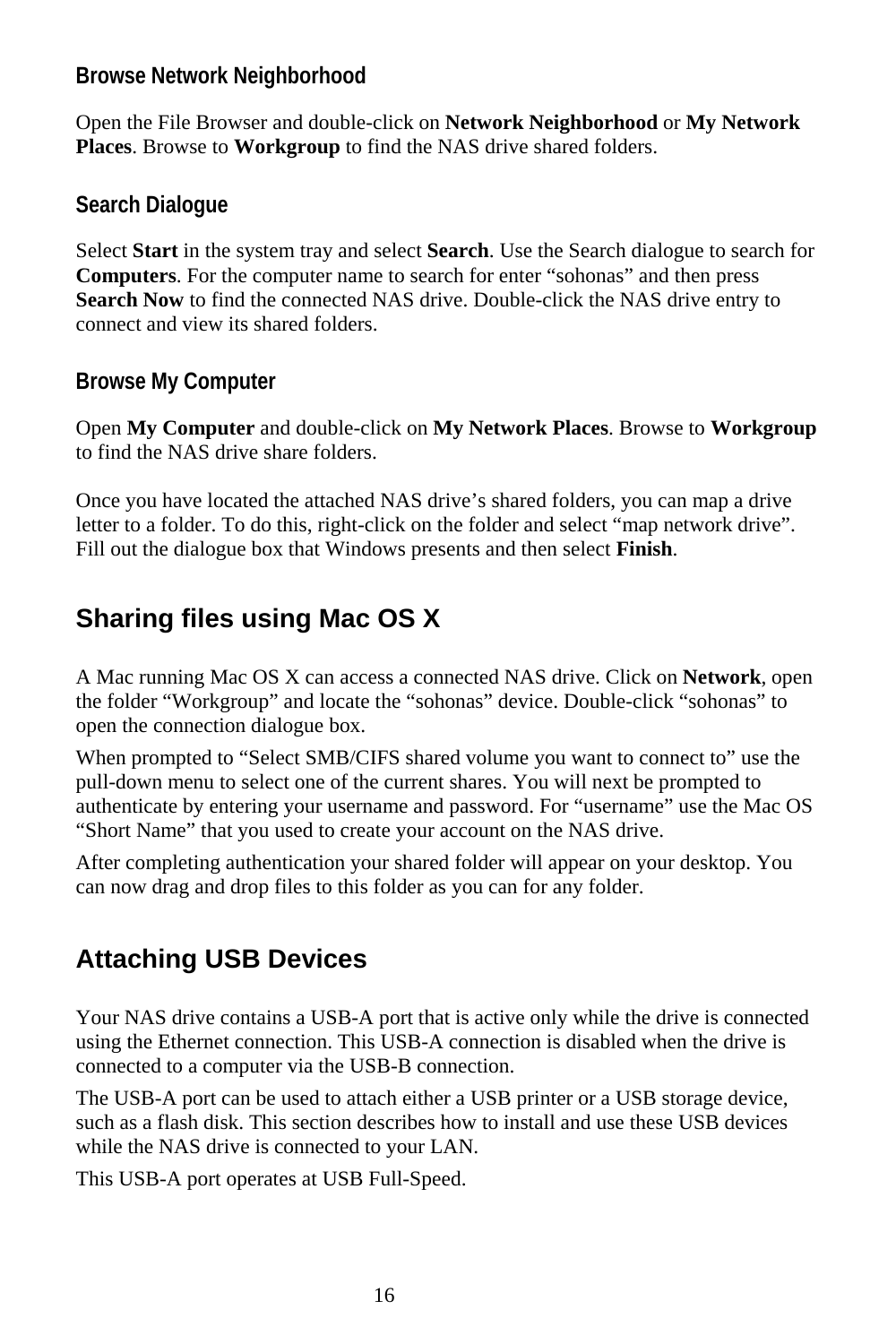## **Attaching a Printer**

Once your USB printer is attached and installed to the connected NAS drive, you can send print jobs to this printer from any user account. Follow these steps to attach and install your USB printer:

- 1. Attach the USB cable from your USB printer to the USB-A connector on the rear panel of the NAS drive.
- 2. Power on the printer.
- 3. The Print Server setting within the web-based administration tool is enabled as the factory default setting. If it has been previously disabled for any reason, enter the administration tool now and check the box labeled **Enable** under Control Panel / File and Print / Printer Server. You may also use this opportunity to enter a description for your printer.

From this point, you must follow the instructions of your computer's operating system to ensure that the printer is recognized and that the proper printer driver is installed. For reference, the following additional steps apply for Windows 2000 and Windows XP.

- 4. From your file browser or network places, open the Sohonas folder and locate the shared printer, which by default will have the name "lp".
- 5. Double-click on the "lp" folder and Windows will ask you if you want to install the printer drivers, click "Yes".
- 6. The "Select Printer" window will open and prompt you to select your printer brand name, model name and number. After your printer model has been selected, the printer drivers will be installed on your computer. If you cannot find your printer in the list, you can alternatively insert the driver CD-ROM from your printer manufacturer and follow the dialogue for installing a driver from CD.
- 7. You can verify that the Sohonas printer has been installed by going to Control Panel / Printers and Faxes. Under Printers and Faxes you will see the Sohonas printer icon.

Now your printer is ready to accept print jobs like any other printer on your system.

## **Attaching a USB Storage Device**

If you elect not to use the USB-A port for printing, then it is available to you to attach another USB storage device, like a flash disk. Once your storage device is attached and installed to the connected NAS drive, you can drag and drop files to it like any other storage device.

These types of USB storage devices can be attached:

- Flash Disk
- Hard Drive
- Memory Card Reader

Follow these steps to attach and use your USB storage device:

1. Attach the USB cable from your device (or the USB connector attached to your device) to the USB-A connector on the rear panel of the NAS drive.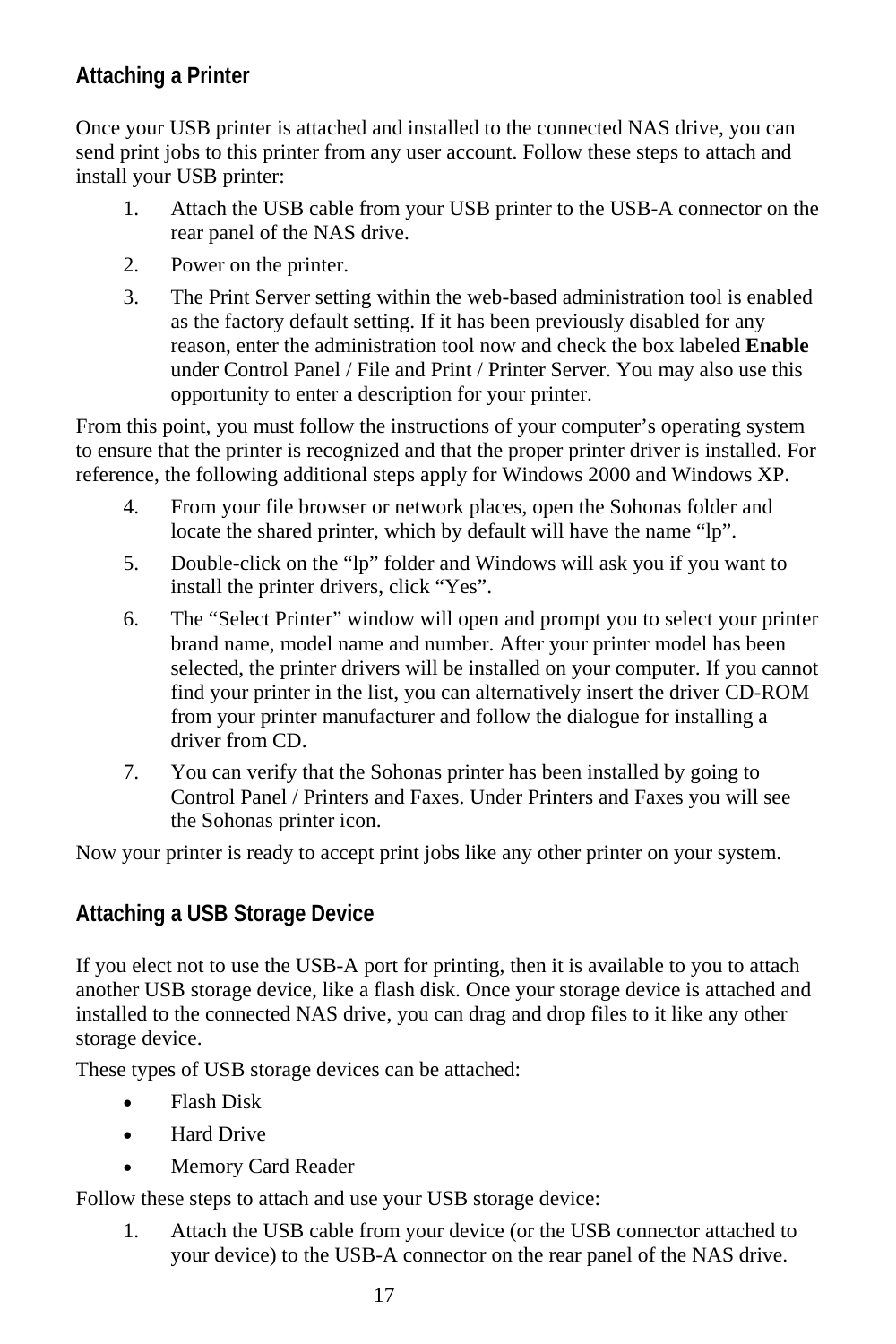- 2. If your device is self-powered, turn on the power to your device.
- 3. Your device should now be visible through your file browser. If it is not immediately visible it may mean that it is not formatted in a format compatible with the NAS drive. In this case you must take the additional step outlined in Step 4.
- 4. You must reformat the device using the administration tool before NAS drive will recognize it.

#### **BEFORE PROCEEDING, MAKE CERTAIN THAT YOU HAVE SAFELY SAVED ALL OF YOUR DEVICE'S DATA TO ANOTHER STORAGE DEVICE.**

Enter the administration tool and go to the screen at Control Panel / Maintenance / Disk Utility. Highlight your device in the list of devices. Its Mount Point will be /mnt/USBx where x is a sequence number. Select the FAT32 Format Type in the drop-down menu. Now press the **Format** button. You will be prompted to confirm. Press **YES** to continue. After successfully reformatting your device, you can logout of the administration tool and again look for the device in your file browser.

Now you can drag and drop files to your USB storage device like any other storage device on your system. Access to the attached USB storage device is not password protected.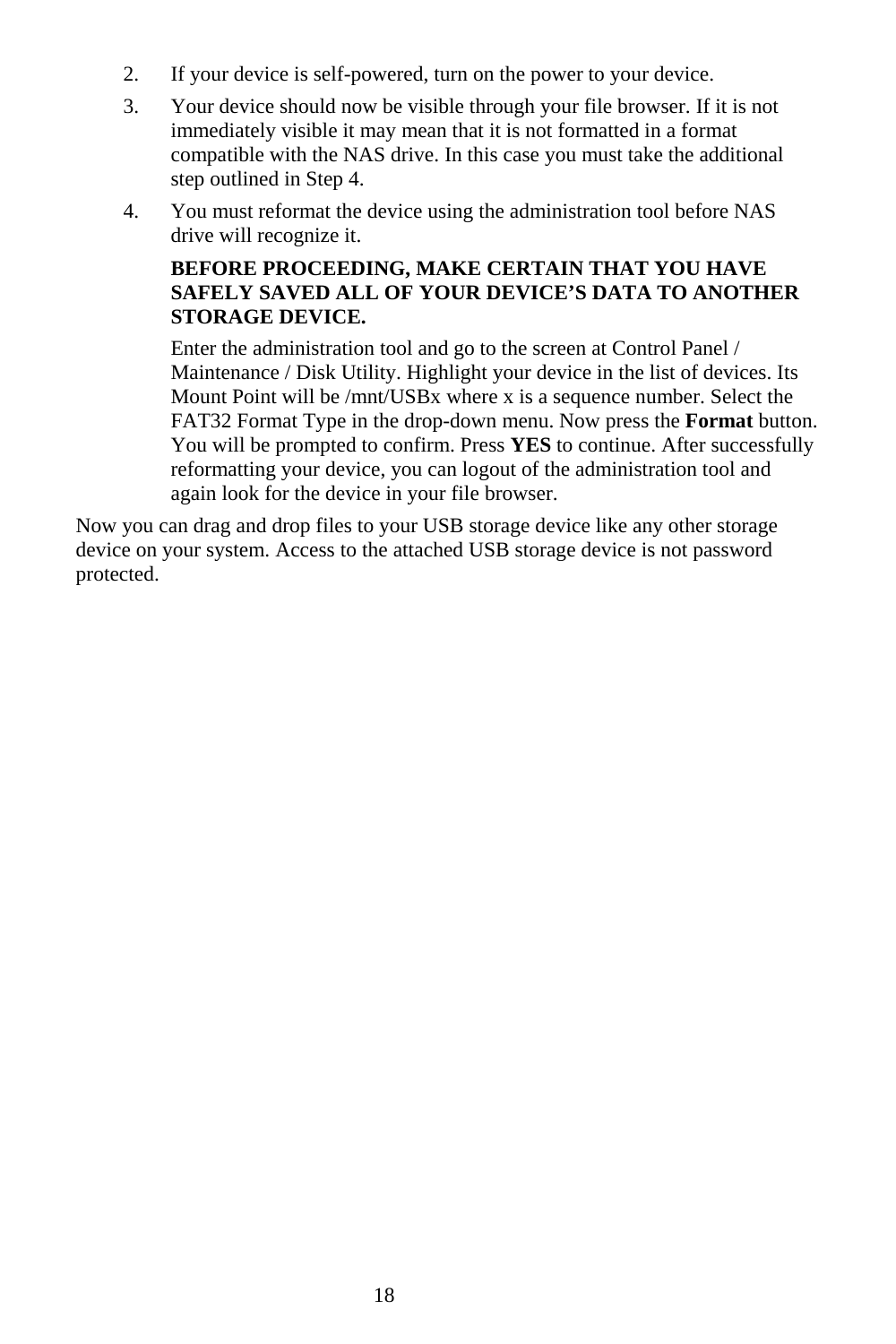The web-browser-based administration tool provides full access to all configuration settings for the product when used as a NAS device. This section of the manual provides a description for the settings within each of the following main areas:

- Setting up read/write access by User and by Group
- Setting up File Servers, Print Servers, and Shares
- System settings, such as IP Address and Date and Time
- Enabling services such as DHCP and Apple Bonjour
- Maintenance features, such as hard disk formatting and firmware updating
- Enabling data logging features

The menu system of the administration tool is summarized in the following outline: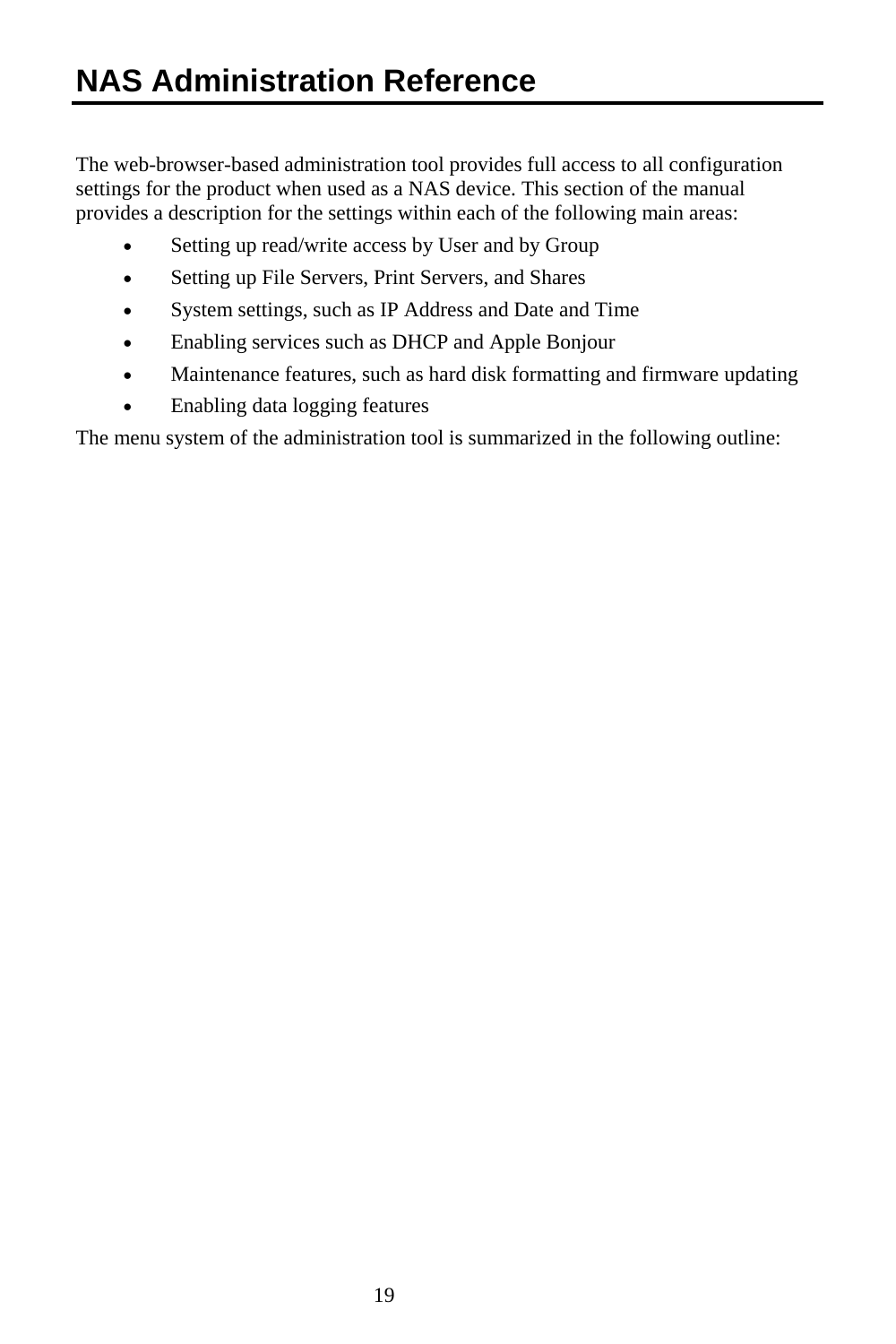#### **Basic**

 Quick Setup Wizard Add User Add Group Add Share

#### **Control Panel**

 Users and Groups User Management Group Management File and Print File Server Share Management Print Server System Network Settings Time Settings Turn Off Server Information Disk Usage Error Notification Network Service DHCP Server Bonjour **Maintenance**  Disk Utility Firmware Upgrade Save Configuration Restore Configuration Factory Reset Log File Samba Log FTP Log DHCP Server Log System Log Administration Log

#### **Personal Information**

 Personal Information Account

#### **Logout**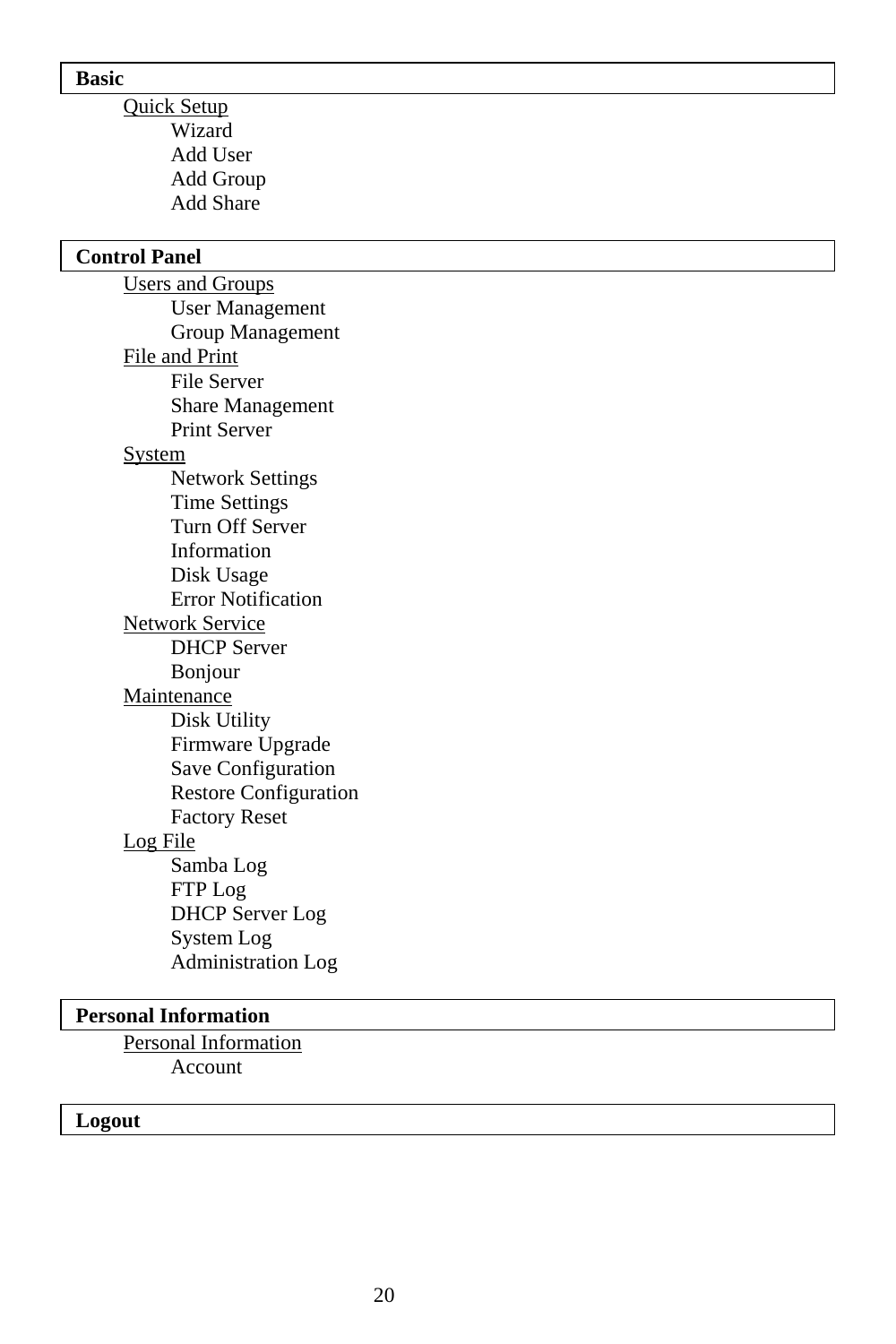Because the Basic / Quick Setup functions (Wizard, Add User, Add Group, and Add Share) have been described previously under "Basic Settings for Initial Setup", we begin this reference section with a description of the Control Panel group of functions.

## **Users and Groups**

This group of settings provides an alternate way to create a new user account or new group, and also provides a method to modify properties of existing user accounts or groups.

## **User Management**

Enter the main screen of User Management by selecting Control Panel / Users and Groups / User Management. Here you are presented entry fields for User Name and Password. If you want to create a new user account, fill in these fields directly. The User Name must be lower-case and may be a maximum of 20 alphanumeric characters, without spaces. The User Name must begin with an alphabetic character. See further information about User Name, Description, and the "Create Private Folder" check box under by referring back to Step 9 of "Basic Setup for Initial Settings".

If you want to edit an existing user account, select a user from the Existing User box, and the User Name and Password fields will fill in automatically.

After completing this form, press **Save** to save the changes you have made for this user.

If you want to delete an existing user, first highlight that user's name in the Existing User box, and then press the **Delete User** button.

If you want to edit the group assignment properties of a current user, first highlight that user's name in the Existing User box, and then press the **Groups** button. If you have created a new user account and want to assign this user to one or more existing groups, then after pressing **Save** as described above, press the **Groups** button to proceed to the next screen.

The Groups screen presents a list of the selected user's assigned groups in the box on the left. The list of groups in the right box includes groups for which the user is not a member. By selecting group names and pressing either the **Add** or **Remove** button you can reassign the user to various existing groups. When done with your assignments, press **Save** to save your changes.

Note that if you are using the User Management dialogue to create a new user, there may be other properties that you want to set for this user. For example, after creating a new user through Control Panel / User Management, share access for that user can be set by leaving User Management and going to File and Print / Share Management. This dialogue is explained later in this reference section.

## **Group Management**

As explained earlier, a group is a collection of user accounts. When you assign access privileges to a new share you have the option of making assignments for an entire group of users at once by referring to the group's name. Enter the main screen of Group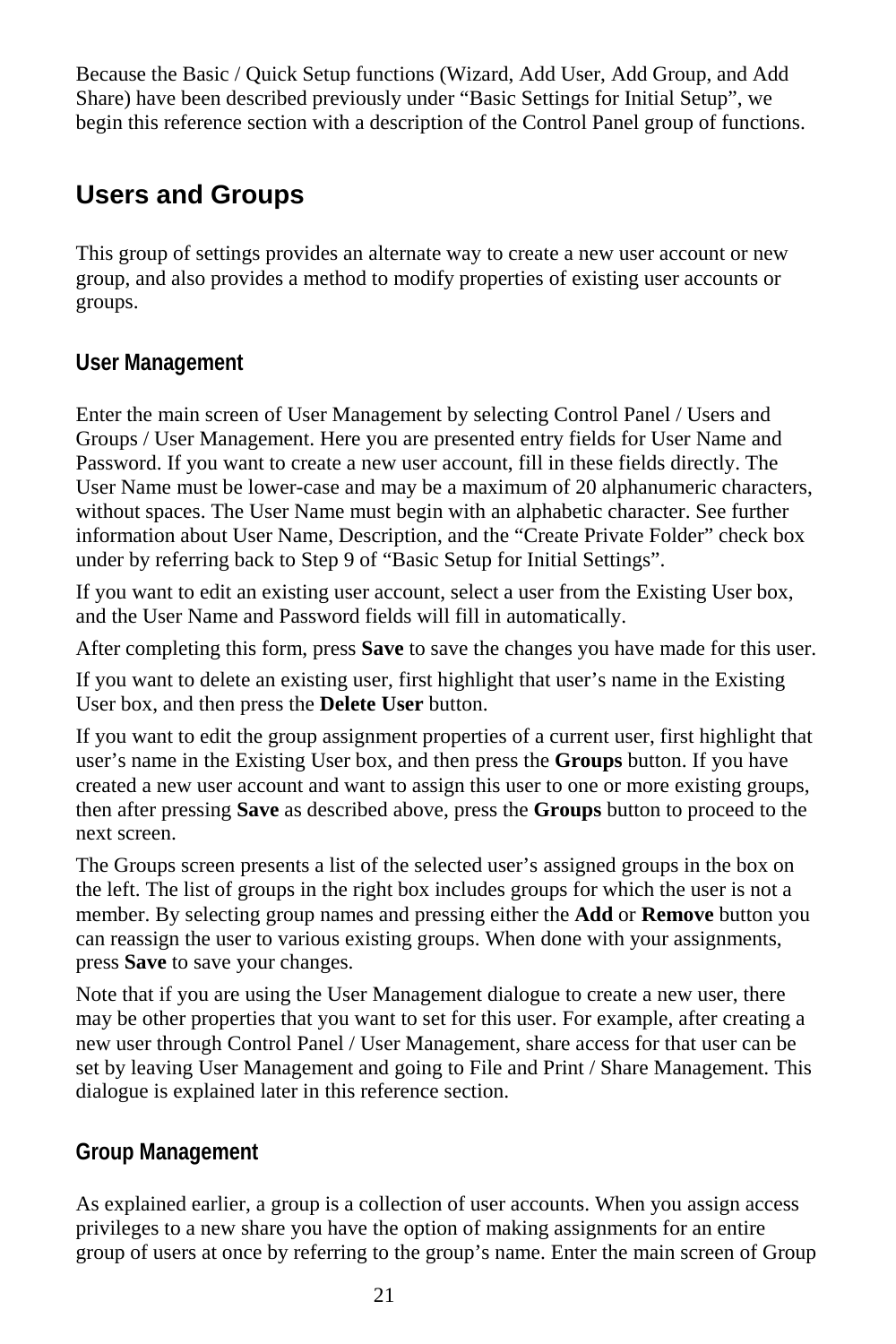Management by selecting Control Panel / Users and Groups / Group Management. Here you are presented an entry field for Group Name. If you want to create a new group, fill in this field directly. The Group Name must be lower-case and may be a maximum of 20 alphanumeric characters, without spaces. The Group Name must begin with an alphabetic character.

If you want to edit an existing group, select a group from the Existing Groups box, and the Group Name field will fill in automatically.

After completing this form, press **Save** to save the changes you have made for this group.

If you want to delete an existing group, first highlight that group's name in the Existing Groups box, and then press the **Delete Group** button.

If you want to edit the member list of a current group, first highlight that group's name in the Existing Groups box, and then press the **Members** button. If you have created a new group and want to assign one or more existing users to this group, then after pressing **Save** as described above, press the **Members** button to proceed to the next screen.

The Members screen presents a list of the selected group's assigned members in the box on the left. The users listed in the right box are not currently members of the group. By selecting user names and pressing either the **Add** or **Remove** button you can reassign various users to the group. When done with your assignments, press **Save** to save your changes.

Note that if you are using the Group Management dialogue to create a new group, there may be other properties that you want to set for this group. For example, after creating a new group through Control Panel / Group Management, share access for that group can be set by leaving Group Management and going to File and Print / Share Management. This dialogue is explained later in this reference section.

## **File and Print**

This group of settings allows for naming the Windows Workgroup, enabling certain server protocols (such as FTP, NFS, and print server), as well as providing full control over the creation and management of folders (shares) on the drive.

## **File Server**

Enter the main screen of File Server Setting by selecting Control Panel / File and Print / File Server. This screen presents options for Windows Workgroup and Windows Internet Naming Service (WINS), for enabling File Transfer Protocol (FTP), and Network File System (NFS) server.

Each subgroup of settings is described below. After completing the form you must press **Save** to save your changes.

## *Windows Setting*

With these settings you can enable or disable the NETBEUI transport protocol, which is required for SMB/CIFS file sharing in Windows. For example, for shared folders to be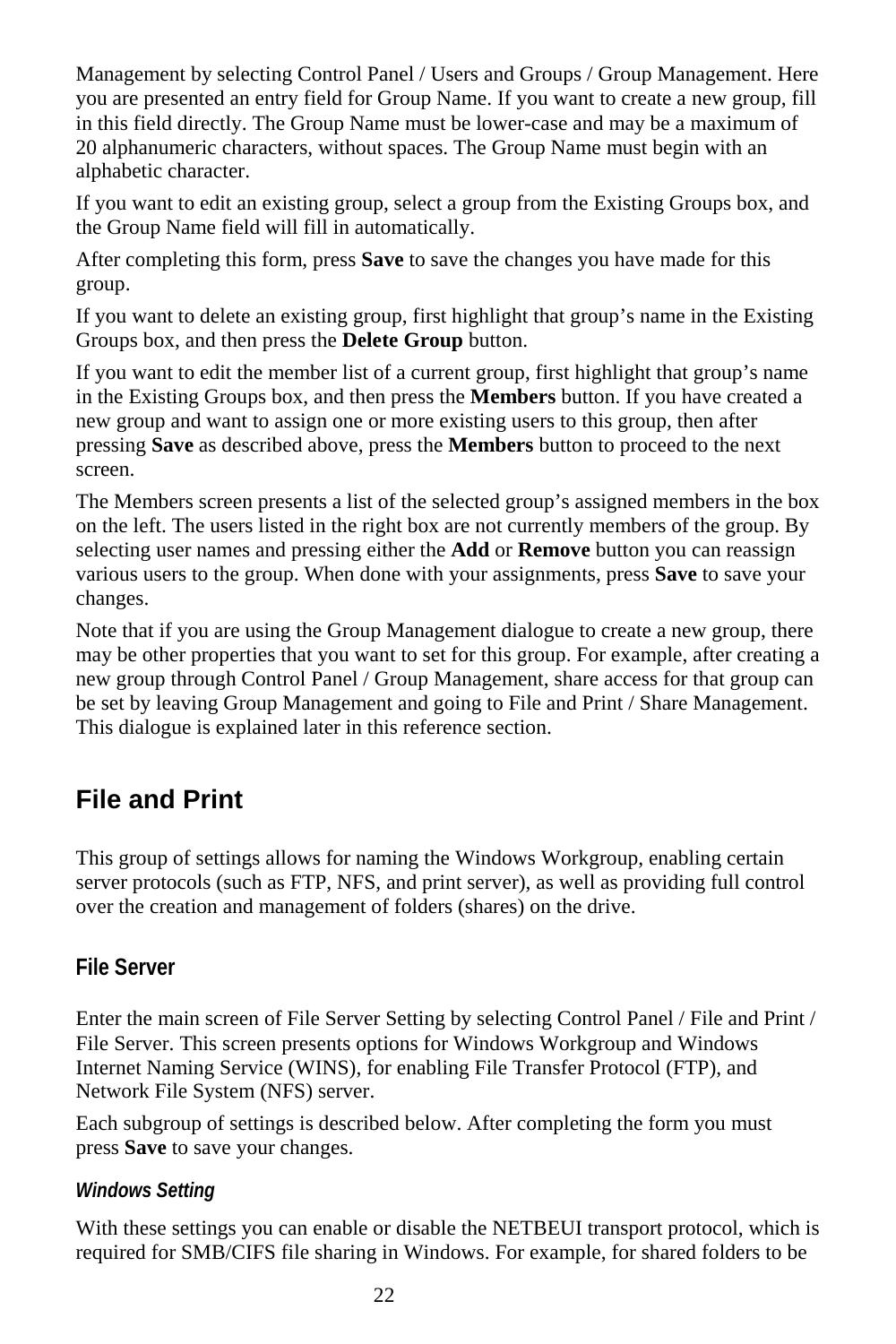visible in "My Network Places", this protocol needs to be running. It is enabled by default.

When Windows Setting is enabled, you can modify the Windows Workgroup name and description. If a WINS server is available, you may optionally fill in its IP address.

## *FTP Server Setting*

You can enable or disable the FTP server support. If enabled, you can enter the port number you will use for FTP.

Once FTP is enabled, you can remotely login to the NAS drive via FTP using your username and password. You will then have FTP access to those folders for which you have access privileges.

If you login to FTP anonymously and Guest Access is enabled (see below) you will access the guest-share folder.

In order to reach the FTP server through the WAN, a public IP address should be assigned to the NAS, or alternatively you can configure a Network Address Translation (NAT) router to map a public IP address to the NAS drive's private IP address on the LAN.

## *NFS Server Setting*

You can enable or disable NFS server support.

If you have only Windows PCs on your home network and have no pressing reason to use NFS support to share files, then you can normally leave this box unchecked in order to free up system resources for other servers.

NFS and Samba perform similar functions for file sharing. The main difference is the Windows PCs have Samba-compatible clients and servers as part of their default network support. Conversely, UNIX systems usually come with NFS by default, with Samba being used to provide file sharing with Windows PCs.

Note that the NAS drive has Samba enabled at all times.

#### *Guest Access Setting*

When Guess Access is enabled, you can access the "guest-share" folder by logging in with the username "guest-share" and leaving the password field blank. As explained earlier, the default disk format type FAT32 does not support the quota function.

Also, when Guest Access is enabled, you can access the guest-share folder via FTP by logging into FTP anonymously. When Guess Access is disabled, anonymous FTP is not permitted.

Guest access is enabled by default.

## **Share Management**

Enter the main screen of Share Management by selecting Control Panel / File and Print / Share Management. Here you are presented entry fields for Share Name and Share Path. If you want to create a new share, fill in these fields directly. The Share Name must be lower-case and may be a maximum of 20 alphanumeric characters, without spaces. The Share Name must begin with an alphabetic character.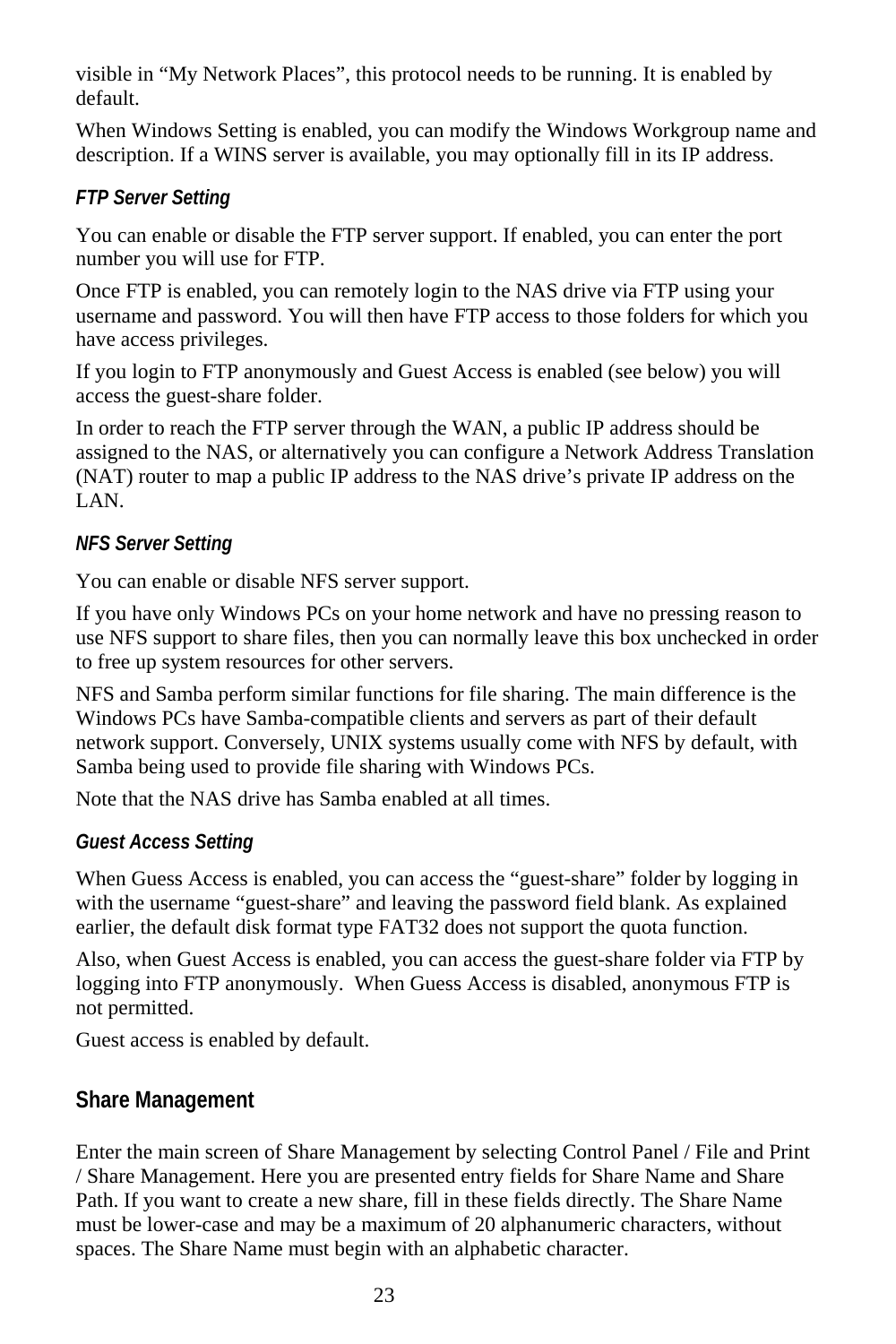A description of this share may optionally be entered in the field provided.

If you want to edit an existing share, select a share from the Existing Shares box, and the Share Name, Path, and Description fields will fill in automatically.

After completing this form, press **Save** to save the changes you have made for this share.

If you want to delete an existing share, first highlight that share name in the Existing Shares box, and then press the **Delete Share** button.

Once you have highlighted an existing share, or have created and saved a new share, you will want to assign access privileges for that share. Access is defined separately for SMB/CIFS access than it is for NFS access.

To assign SMB/CIFS access privileges for current share, press the **Windows, FTP Access** button. To assign NFS access privileges, press the **NFS Access** button.

Using the screen for SMB/CIFS access (Windows, FTP Access) you can assign readwrite access for all users and groups by checking the box marked "Allow for all". Alternatively, you can assign no access, read-only access, or read-write access privileges individually for each user and group. When done with this form, press **Save** to save your changes.

Using the screen for NFS access you can assign read-write access for all users and groups by checking the box marked "Allow for all". Alternatively, you can assign access to individual IP addresses or a subnet range. When done with this form, press **Save** to save your changes.

## **Printer Server**

Enter this screen by selecting Control Panel / File and Print / Printer Server. Here you may enable or disable the print server function. It is enabled as the factory default. If a printer is attached to the USB-A port as described previously under "Attaching a Printer", its name will be shown on this screen. You may optionally fill in a description for your printer. When done with this form, press **Save** to save your changes.

## **System**

The System group of settings provides control for IP addressing, date and time settings, control of error notification services, and also displays basic information about the product and its disk usage.

## **Network Settings**

Enter this screen by selecting Control Panel / System / Network Settings. The top entry field shows the current hostname (factory default is "sohonas"). To change the hostname, type in a new name.

Next are IP Address settings. You will normally leave these in the factory default condition, which selects "Obtain IP Address automatically" and "Obtain DNS Server Address automatically". With this selections enabled, the NAS drive will act as a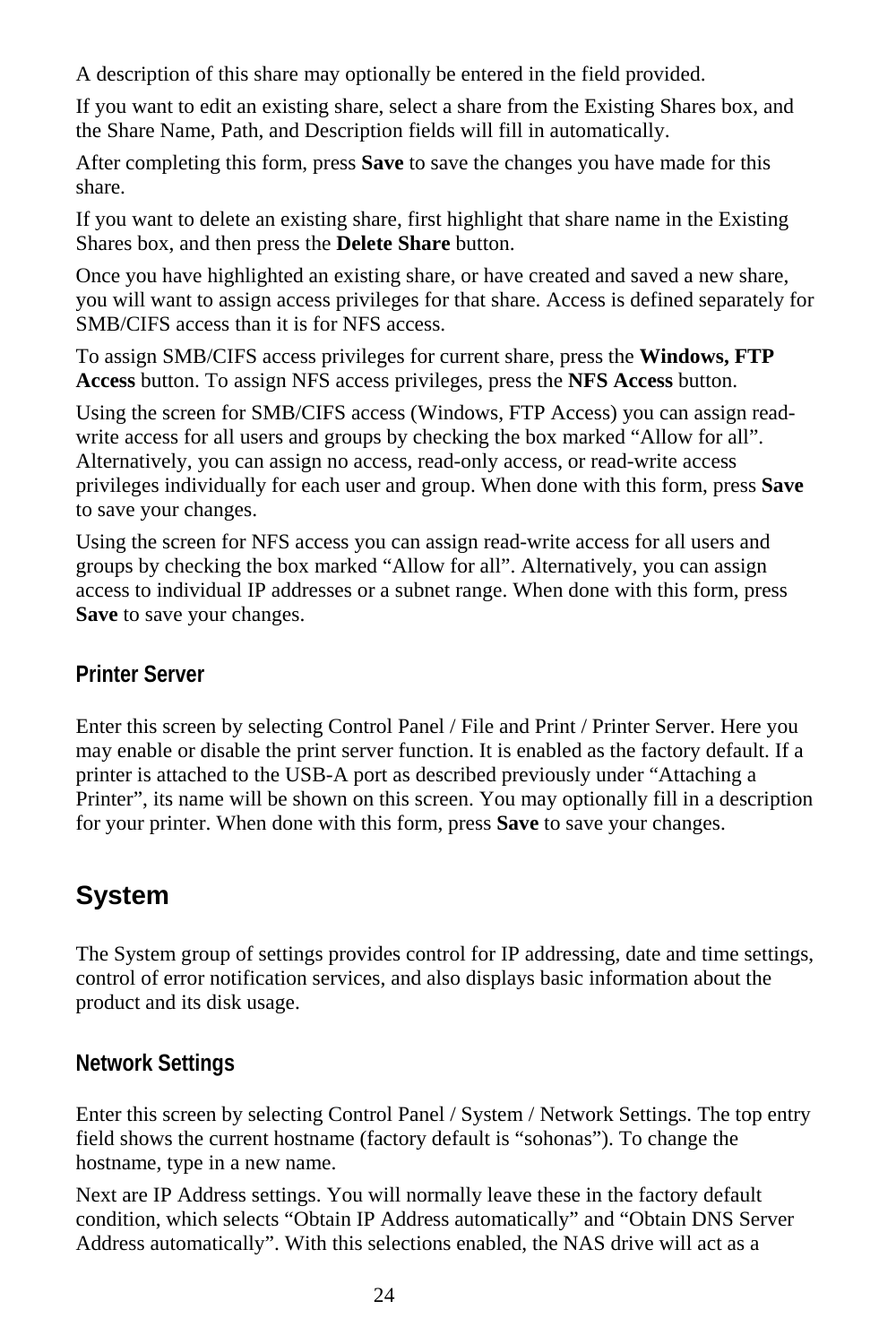DHCP client and attempt to retrieve its IP Address from the DHCP server active on your LAN.

Under some LAN environments you will need to enter fixed addresses in the form provided.

The bottom of this screen displays the Media Access Control (MAC) address of the product.

When done with this form, press **Save** to save your settings.

## **Time Settings**

Enter this screen by selecting Control Panel / System / Time Settings. You may manually enter the date, time, and time zone, or alternatively select a Network Time Protocol (NTP) server available on your LAN. When done with this form, press **Save** to save your changes.

## **Turn Off Server**

If you have a need to restart or turn off your file server, you may do so using the buttons available through Control Panel / System / Turn Off Server. This is a convenient feature if your administration computer is located far away from the NAS drive. Otherwise, you can simply power off the NAS drive to turn off the server.

## **Information**

Basic information about your system, such as the firmware version number and IP address, can be displayed by selecting Control Panel / System / Information. There are no user settings on this screen.

## **Disk Usage**

Basic information about your hard disk, such as total and free space, can be displayed by selecting Control Panel / System / Disk Usage. If you have a USB storage device connected to your USB-A port as described previously under "Attaching a USB Storage Device", then you will also see information about this device on the screen.

## **Error Notification**

The NAS drive features a range of features to monitor product status and to report errors. To enable and setup these features, select the screen at Control Panel / System / Error Notification. These settings are grouped into four sections, as described below. After completing this form, press **Save** to save your changes.

#### *Monitoring Services*

Here you may select which of the following four functions you would like to monitor:

• Disk Usage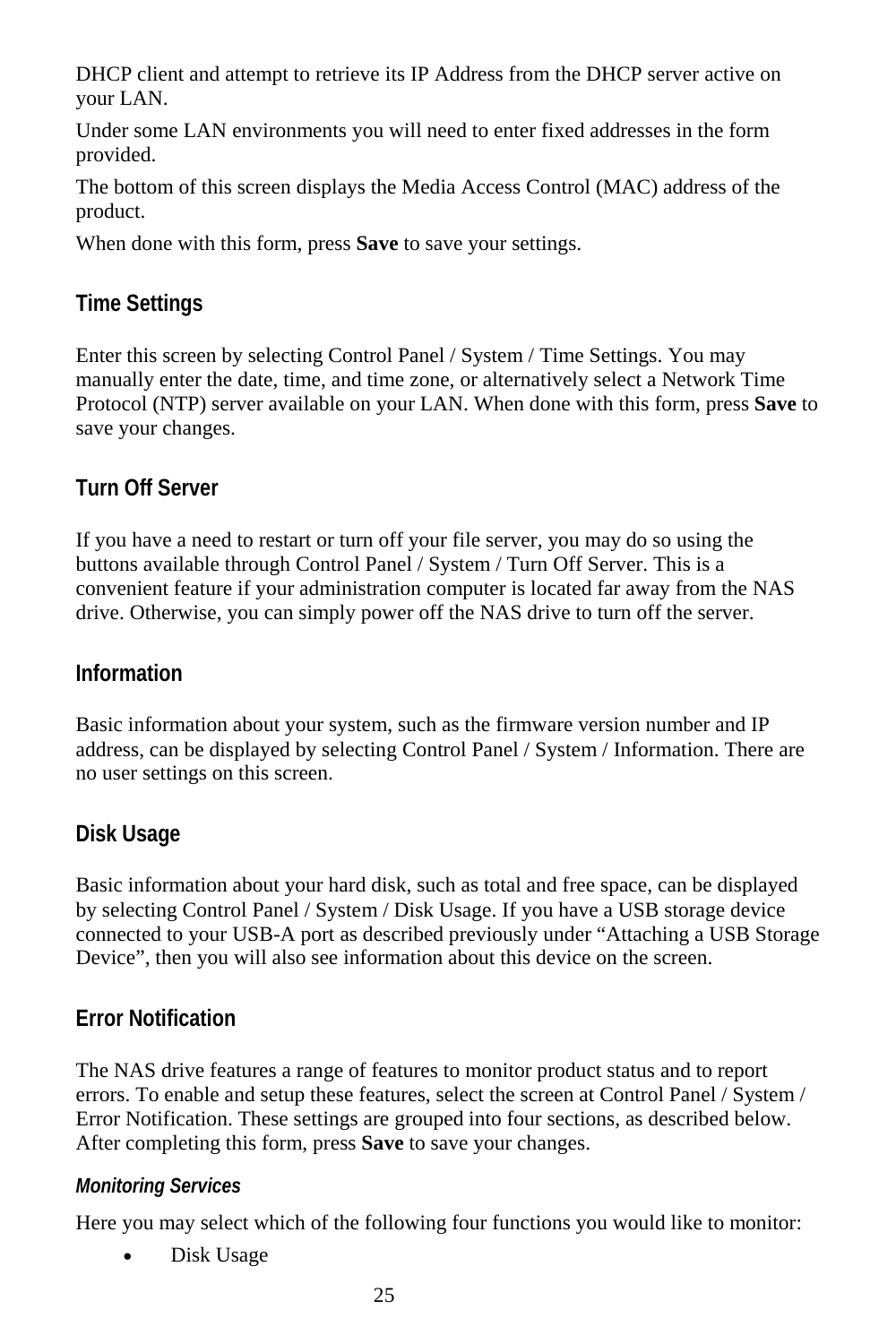- Windows File Sharing Server
- FTP Server
- DHCP Server

## *Check Interval*

Enter how frequently you would like functions to be checked.

## *E-mail Notification*

NAS drive has the capability to send you an e-mail message containing status information for the functions being monitored. To enable this feature, check the box marked "Enable" and fill in the form provided with the IP address of the mail server that will process your automatic e-mail notices. Also fill in up to five (5) destination mail addresses for these e-mail notices.

## *Pop-Up Notification*

In addition to e-mail notification, the product has the capability to use the Messenger service to display a pop-up message on your computer screen. To enable this feature, check the box marked "Enable" and fill in the form provided with the hostnames of up to five (5) computers that will receive these pop-up notices. This feature requires that your computer's Messenger service is enabled and running, and that your network administrator has not blocked the service.

## **Network Service**

The Network Service group of settings provides control over the built-in DHCP server, and the Bonjour protocol.

## **DHCP Server**

Enter the main screen for DHCP Server by entering Control Panel / Network Service / DHCP Server. Most LAN environments will already have a Dynamic Host Configuration Protocol (DHCP) service running to automatically issue IP addresses for attached devices. For example, your home router equipment will likely provide this service. In the rare case that your equipment does not provide this service, the NAS drive can run its built-in DHCP Server.

To enable the DHCP Server, check the box marked "Enable Server". It is disabled by factory default setting.

A form is provided to optionally control the way addresses will be issued to clients from the NAS drive's DHCP Server. You may also set the maximum lease duration from the pull-down menu. When done with this form, press **Save** to save your changes.

If your LAN contains some equipment with fixed IP addresses that you would like the server to avoid when issuing new addresses, you can define these static IP addresses and MAC addresses on the screen accessed by pressing the **Static IP** button at the bottom of the page. Be sure and save any changes you would like to make when entering static IP addresses.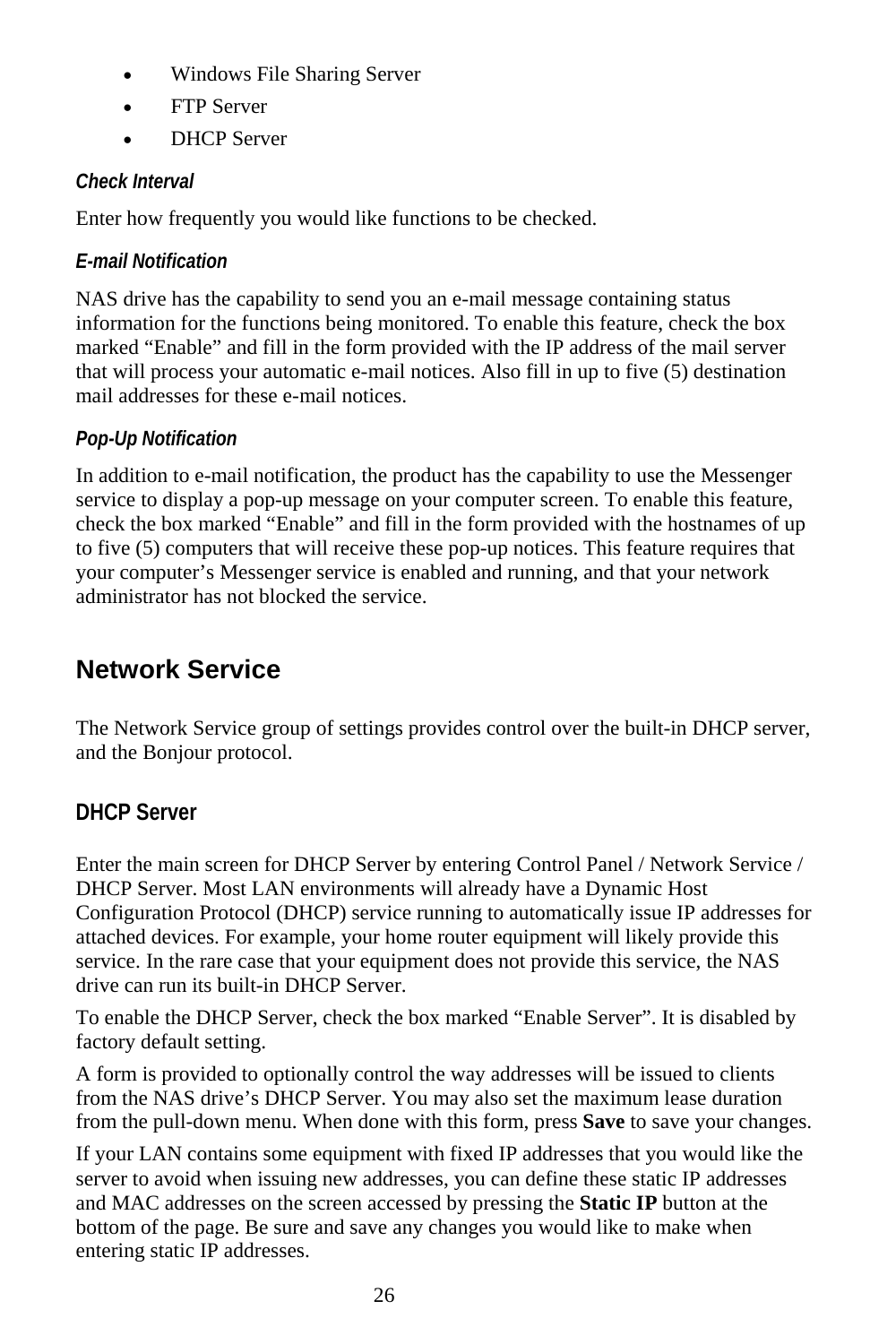After the DHCP Server has been running on your LAN, you can periodically check back to this screen and review the addresses that have been issued. To view the address list, press the **DHCP Lease List** button at the bottom of the page.

## **Bonjour**

Bonjour protocol may be enabled or disabled by selecting the screen at Control Panel / Network Service / Bonjour. The factory default setting is enabled. Press **Save** to save any change to this screen.

## **Maintenance**

The Maintenance group of settings provides control over disk formatting and status, firmware upgrades, and ways to make global changes to all settings.

## **Disk Utility**

Enter this screen by selecting Control Panel / Maintenance / Disk Utility. You will be presented with a table that lists the status of all detected storage devices. The first device listed ("/dev/hda/") will be the main data partition of the NAS hard drive.

If you have another storage device attached to the USB-A port, its status will be displayed on the next row of the table.

From this table, you have the option to perform the following actions on a specific storage device using the buttons provided:

## *Format*

The hard drive is preformatted at the factory as FAT32. If you want to change the format to EXT2 or EXT3, make your selection from the pull-down menu, and press **Format**.



## **Caution: Formatting the drive will delete all data from your drive and will reset all settings to factory default. Use extreme care to protect any previously stored data before reformatting your drive.**

The FAT32 format is the most flexible format, since it allows you to use the drive with either the USB-B or Ethernet interface. Alternatively, if you plan to use your drive only with Ethernet, you can realize the following benefits by reformatting to EXT2 or EXT3:

- Faster data throughput
- Ability to allocate user storage quotas
- Prevent password-protected folders from being accessed via a USB-B connection

Regarding auxiliary storage devices attached to your USB-A port, you may find that you need to reformat your device to FAT32 using Disk Utility before your device will mount properly using the NAS drive.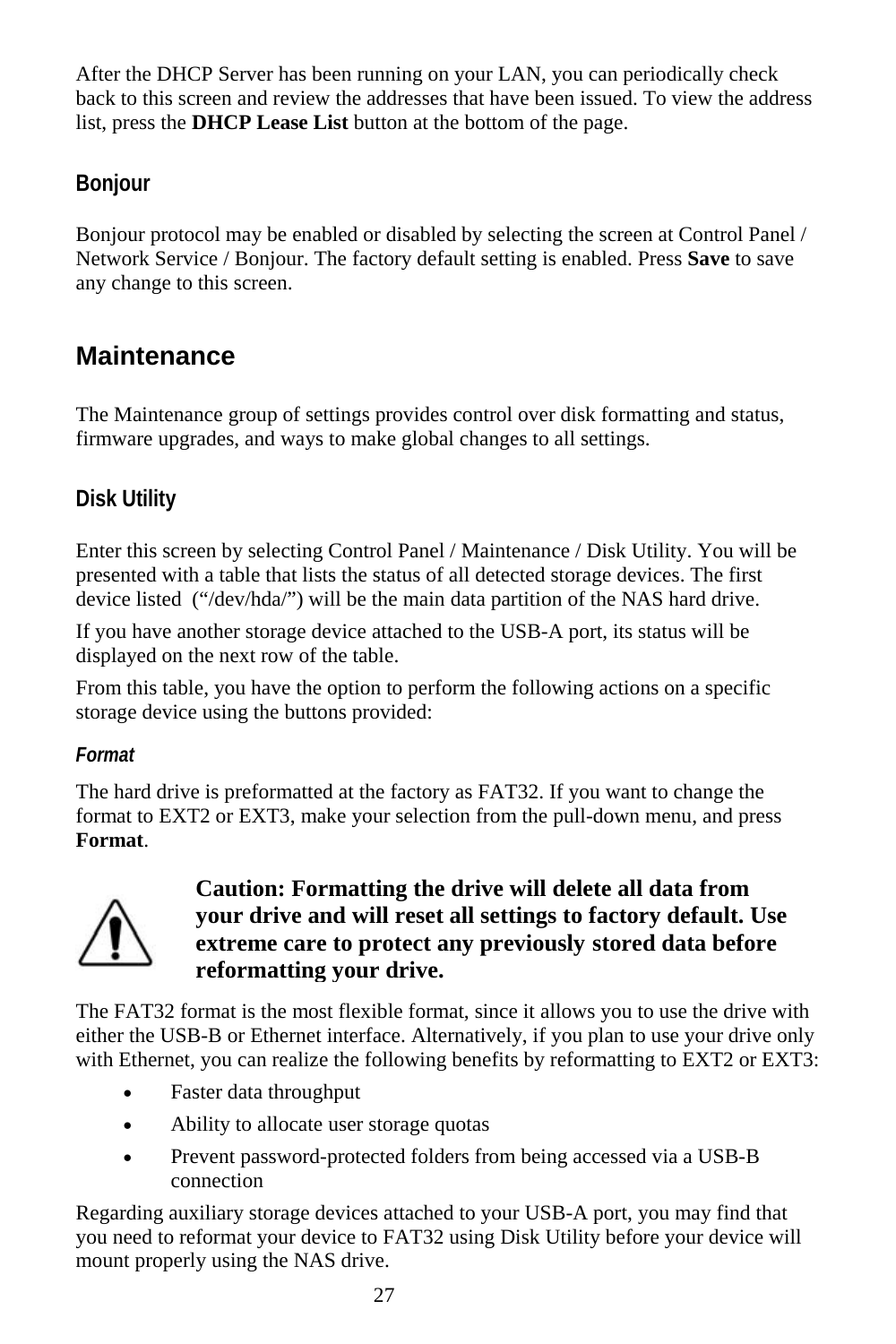#### *Scan*

Press the **Scan** button if you would like to scan your disk for errors.

#### *Unmount*

Press the **Unmount** button if you would like to unmount the auxiliary storage device. This button is disabled for the primary hard disk.

#### *Detail*

Press the **Detail** button in order to view a detailed status report for your device.

Also, in case you have made a recent change to a storage device, you can press the **Refresh** button at the bottom of the table to refresh the table with the most current status.

Finally, the field at the bottom of the Disk Utility screen allows you to set an automatic spin-down time for the hard drive. By spinning down the drive when not in use, you can conserve power and extend the life of the drive. The default setting is 30 minutes. Press **Save** to save your change.

## **Firmware Upgrade**

If a more recent version of the NAS drive's internal firmware is available, you will want to download and install it. The most recent firmware version may have improved performance or added features that could give you benefits not present in your current version.

Enter this screen by selecting Control Panel / Maintenance / Firmware Upgrade. Make a note of your current version number, which is displayed at the top of this screen. Then visit SmartDisk's Technical Support web site (refer to the Getting Help section later in this manual) to check if a more recent version is available. If so, follow the download instructions provided on the site.

Once the upgrade file is available on your computer, browse to it from the Firmware Upgrade screen, and then press the **Start Upgrade** button.

## **Save Configuration**

After you have completely configured all of the NAS drive's settings, you may want to save the full configuration for future reference. To do this enter the Save Configuration screen by selecting Control Panel / Maintenance / Save Configuration, and then press the **Save** button. This action will save a configuration file (named "config.tar") to your specified location.

## **Restore Configuration**

After saving a configuration file as described above, you can later retrieve that file to restore all device settings in a single step. Enter this screen by selecting Control Panel /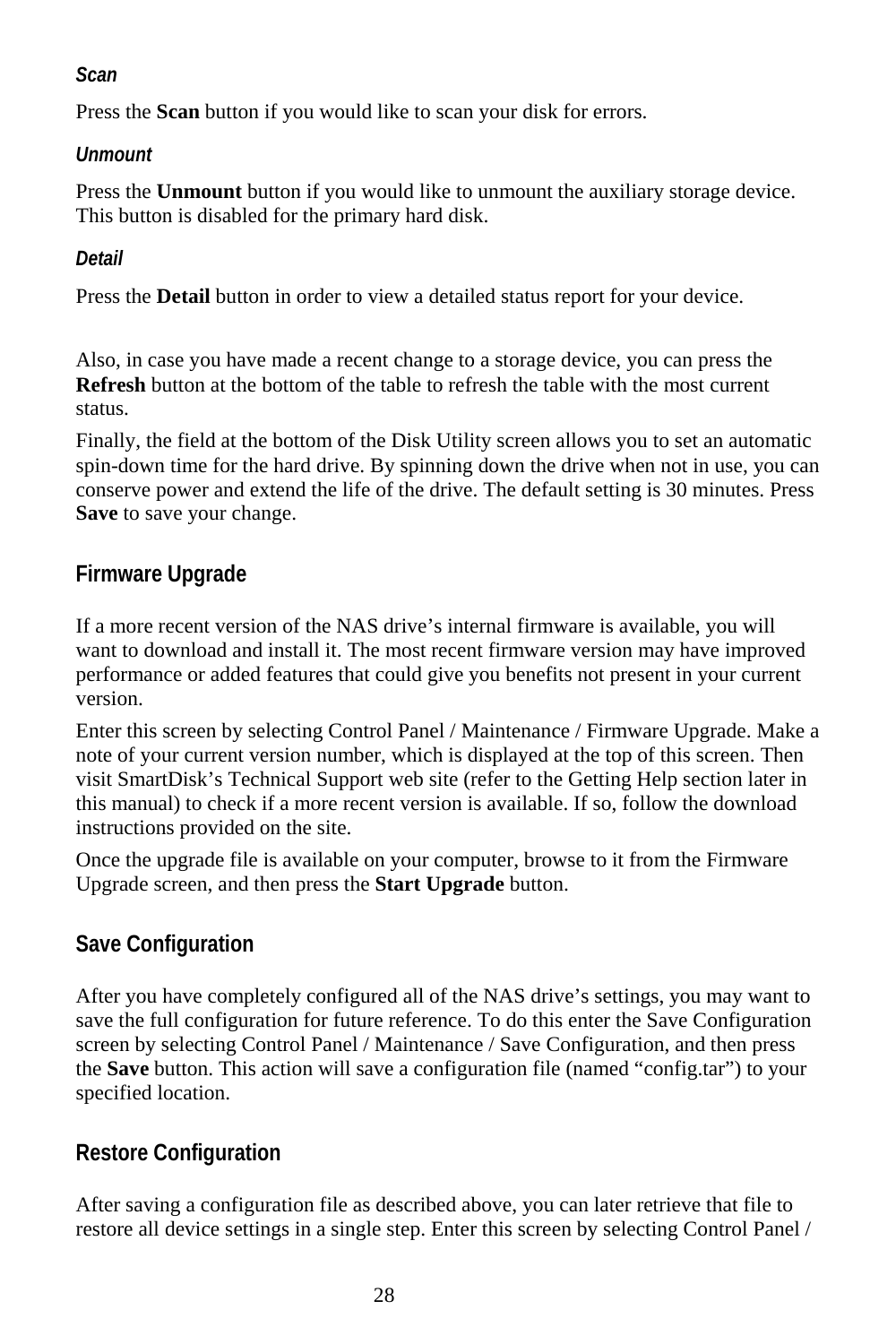Maintenance / Restore Configuration, and then browse to the saved configuration file and press the **Restore** button.

## **Factory Reset**

You can return all of the NAS drive's settings to their factory default state by selecting Control Panel / Maintenance / Factory Reset, and pressing the **Factory Reset** button on this screen.

As described earlier, an alternate way to reset the device to factory settings is to press and hold in the Reset button for more than 5 seconds.

## **Log File**

The NAS drive has the ability to record event logs for various activities that occur during operation. Here you can control and display the available event logs. Each log can be individually restarted by cleaning past events and starting with a fresh log.

## **Samba Log**

To view the log of events that have occurred during Samba file sharing, select Control Panel / Log File / Samba Log.

## **FTP Log**

To view the log of events that have occurred during FTP file transfers, select Control Panel / Log File / FTP Log.

## **DHCP Server Log**

To view the log of events that have been recorded by the NAS drive's DHCP Server, select Control Panel / Log File / DHCP Server Log.

## **System Log**

To view the log of events that have recorded by the system monitor, select Control Panel / Log File / System Log.

## **Administration Log**

To view the log of events that have been recorded by the administration monitor, select Control Panel / Log File / Administration Log.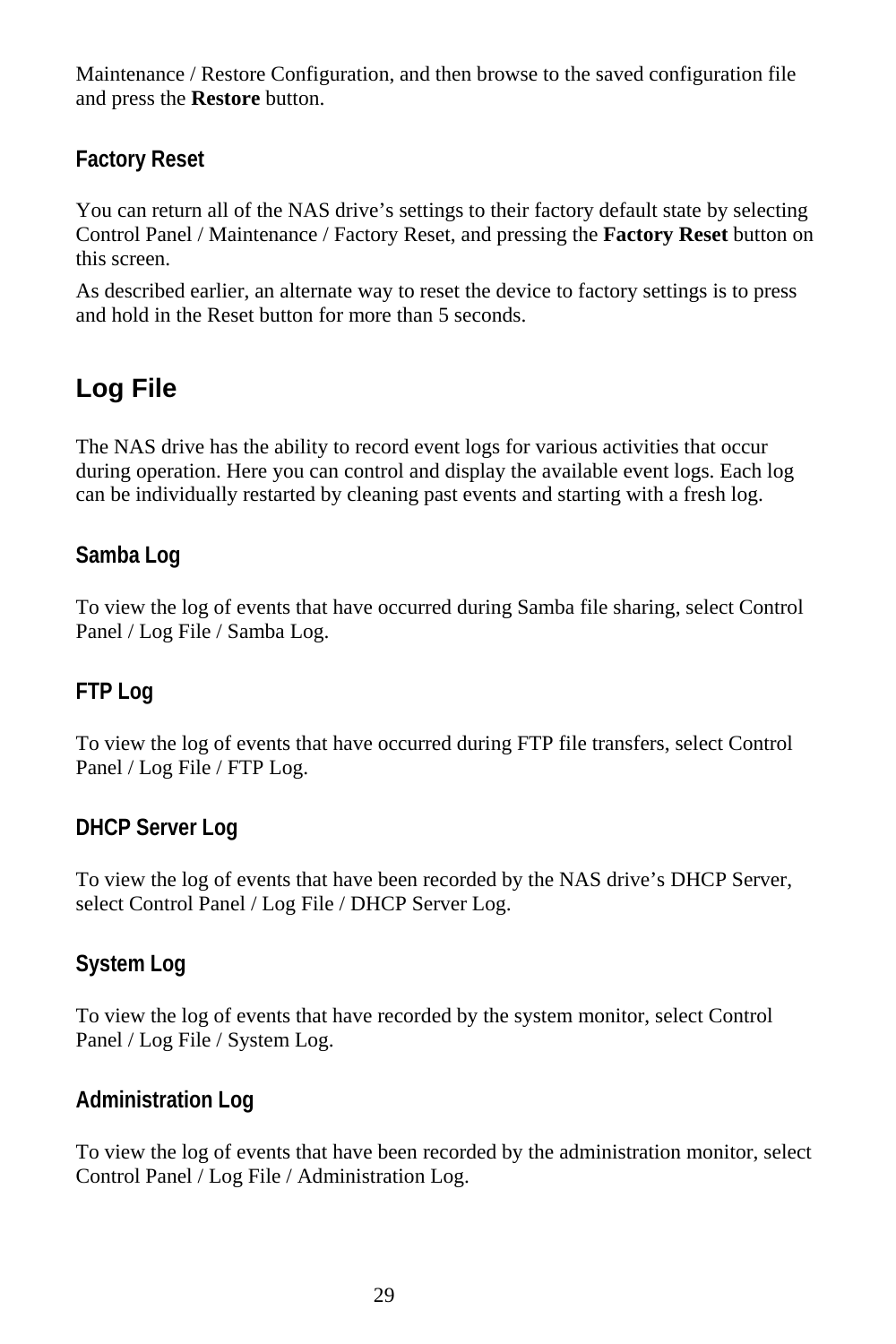## **Account Information**

The Personal Info tab provides access to certain information about the user currently logged into the web-based administration tool. Usually this will be the admin user. To view this screen select Personal Info / Personal Information / Account.

The top section provides input fields for changing the password, the administration tool's language setting, and the optional description text.

The bottom section displays current information about disk usage and the current user's shared folders.

When done with this form, press **Save** to save changes.

## **Logout**

After completing all of the intended changes for your current session with the administration tool, you can press the Logout button to end your session.

## **Getting Help**

If you are experiencing difficulty installing or using your SmartDisk product, please visit the main SmartDisk Technical Support website at www.SmartDisk.com. From this page you can access our library of user documentation, read answers to frequently asked questions, and download available software updates. Although most of our customers find this content sufficient to put them back on the right track, this page also lists ways in which you can contact the SmartDisk Technical Support Team directly.

Please take this time to enroll to receive future information about your SmartDisk product at www.SmartDisk.com/Registration.asp. This enrollment is quick and easy and will assist us in providing the best possible experience with this and future SmartDisk products.

# **Limited Warranty Terms**

SmartDisk Corporation's warranty obligations for this hardware product are limited to the terms set forth below:

SmartDisk warrants its products to be free of defects in material and workmanship under normal use and service for a period of 1 year from the date of purchase or 3 years from the date of manufacture, whichever occurs first. Products purchased in European Union countries covered by Directive 1999/44/EC are warranted for a period of 2 years from the date of purchase. SmartDisk's sole obligation with respect to claims of non-conformance made within the warranty period described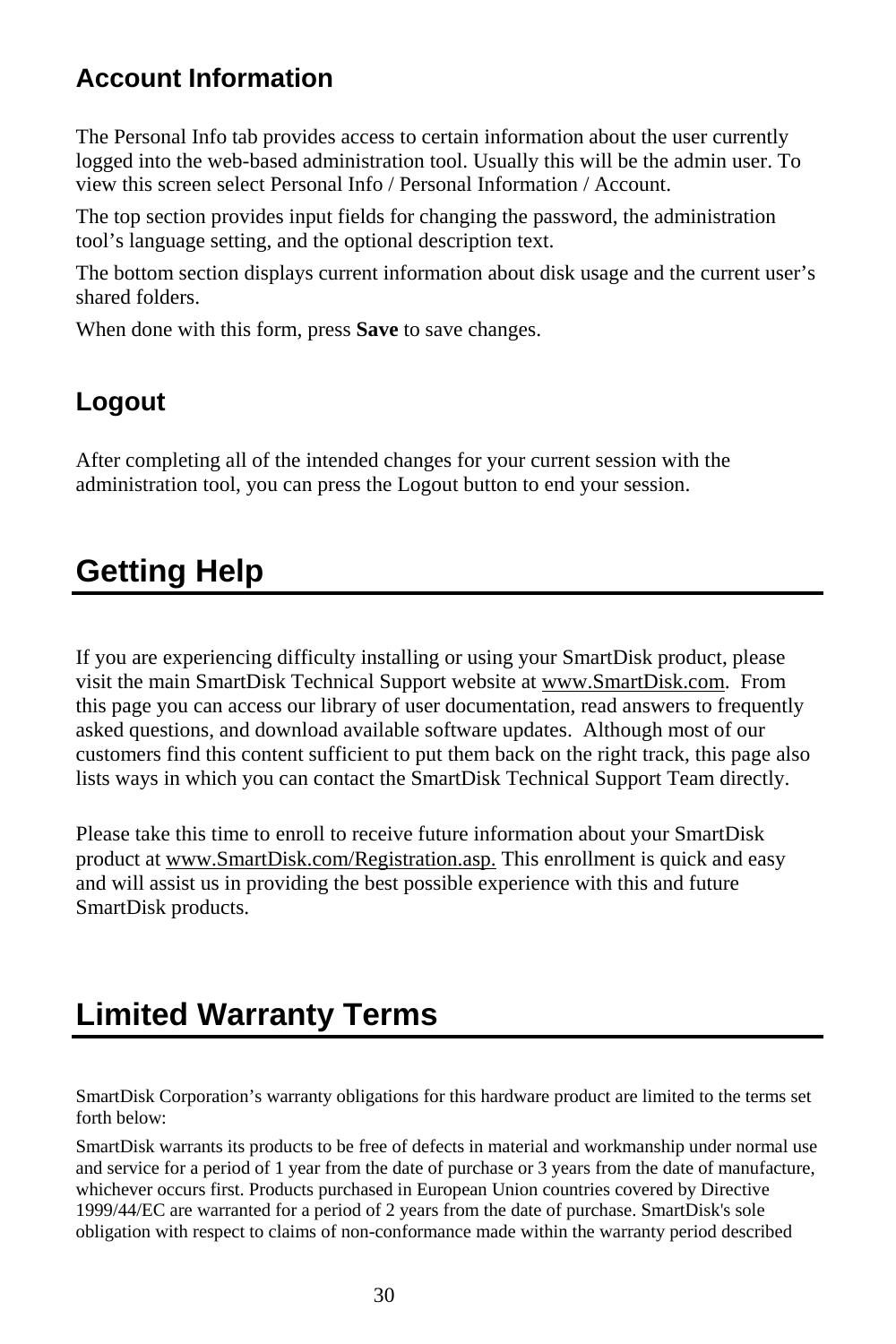above shall be, at its option, to repair or replace any item of Equipment that SmartDisk, in its sole discretion, determines to be defective.

The Customer shall obtain a Return Merchandise Authorization (RMA) number from SmartDisk prior to returning any Equipment to SmartDisk under this warranty by contacting Technical Support (see www.SmartDisk.com). The Customer shall prepay shipping charges for Equipment returned to SmartDisk for warranty service, and SmartDisk shall pay freight charges for the return of the Equipment to the Customer, excluding customs duties or taxes, if any. All returns require a dated original proof of purchase and a letter explaining the problem. Before you deliver your product for warranty service it is your responsibility to backup all data, including all software programs. You will be responsible for reinstalling all data. Data recovery is not included in the warranty service and SmartDisk is not responsible for data that may be lost or damaged during transit or a repair. SmartDisk will not be responsible for items returned without an RMA or improperly packaged. Replacement Equipment shall be new or like new in performance and shall be warranted for the remaining duration of the warranty term of the non-conforming Equipment. All replaced Equipment shall become the property of SmartDisk. Any claims of defects not made within the warranty period shall be deemed waived by Customer.

SmartDisk's warranty obligations hereunder are expressly conditioned upon (i.) the Products being properly installed, used and maintained at all times by Customer; (ii.) the Products not being subject to unusual mechanical stress or unusual electrical or environmental conditions or other acts of God; (iii.) the Products not being subjected to misuse, accident or any unauthorized installation/deinstallation by Customer or other third party; (iv.) the Products not being altered or modified in an unauthorized manner, unless approved in writing or otherwise performed by SmartDisk and (v.) Customer promptly installing all Product revisions that have been released for such Products by SmartDisk throughout the warranty term. SmartDisk does not warrant that the Products will operate in any specific combination that may be selected for use by Customer or that the operation of the Products will be uninterrupted or error free, or that all non-conformance or defects will be remedied. Additionally, SmartDisk shall have no warranty obligations for any failure of the Products to conform to the applicable product specifications resulting from the combination of any Product(s) with hardware and/or software not supplied by SmartDisk. If it is determined that any Product(s) reported as defective or non-conforming by Customer during the warranty period is not defective or non-conforming, SmartDisk may, at its option, charge Customer for any labor provided and expenses incurred by SmartDisk in connection with such determination, at SmartDisk's then current rates.

SmartDisk is not liable for any damage to or loss of any programs, data, or other information stored on any media contained within the SmartDisk hardware product, or any non-SmartDisk product or part not covered by this warranty. Recovery or reinstallation of programs, data or other information is not covered under this Limited Warranty.

SmartDisk shall not be responsible for unauthorized sale or misrepresentation by unauthorized third party resellers. SmartDisk warranties are not transferable with ownership. Products purchased by auction, yard sale, flea market or purchased as demo units may not be covered under SmartDisk's warranty.

THE WARRANTIES OF SMARTDISK AND REMEDIES OF CUSTOMER SET FORTH IN THIS SECTION ARE EXCLUSIVE AND ARE GIVEN BY SMARTDISK AND ACCEPTED BY CUSTOMER IN LIEU OF ANY AND ALL OTHER WARRANTIES, WHETHER EXPRESSED OR IMPLIED, INCLUDING WITHOUT LIMITATION, ALL WARRANTIES OF MERCHANTABILITY AND FITNESS FOR A PARTICULAR PURPOSE, ALL SUCH OTHER WARRANTIES BEING HEREBY EXPRESSLY AND UNEQUIVOCALLY DISCLAIMED BY SMARTDISK AND WAIVED BY CUSTOMER.

SMARTDISK IS NOT RESPONSIBLE FOR DIRECT, SPECIAL, INCIDENTAL OR CONSEQUENTIAL DAMAGES RESULTING FROM ANY BREACH OF WARRANTY OR CONDITION, INCLUDING ANY COSTS OF RECOVERING OR REPRODUCING ANY PROGRAM OR DATA STORED IN OR USED WITH THE SMARTDISK PRODUCT. SMARTDISK SPECIFICALLY DOES NOT REPRESENT THAT IT WILL BE ABLE TO REPAIR ANY PRODUCT UNDER THIS LIMITED WARRANTY OR MAKE A PRODUCT EXCHANGE WITHOUT RISK TO OR LOSS OF PROGRAMS OR DATA.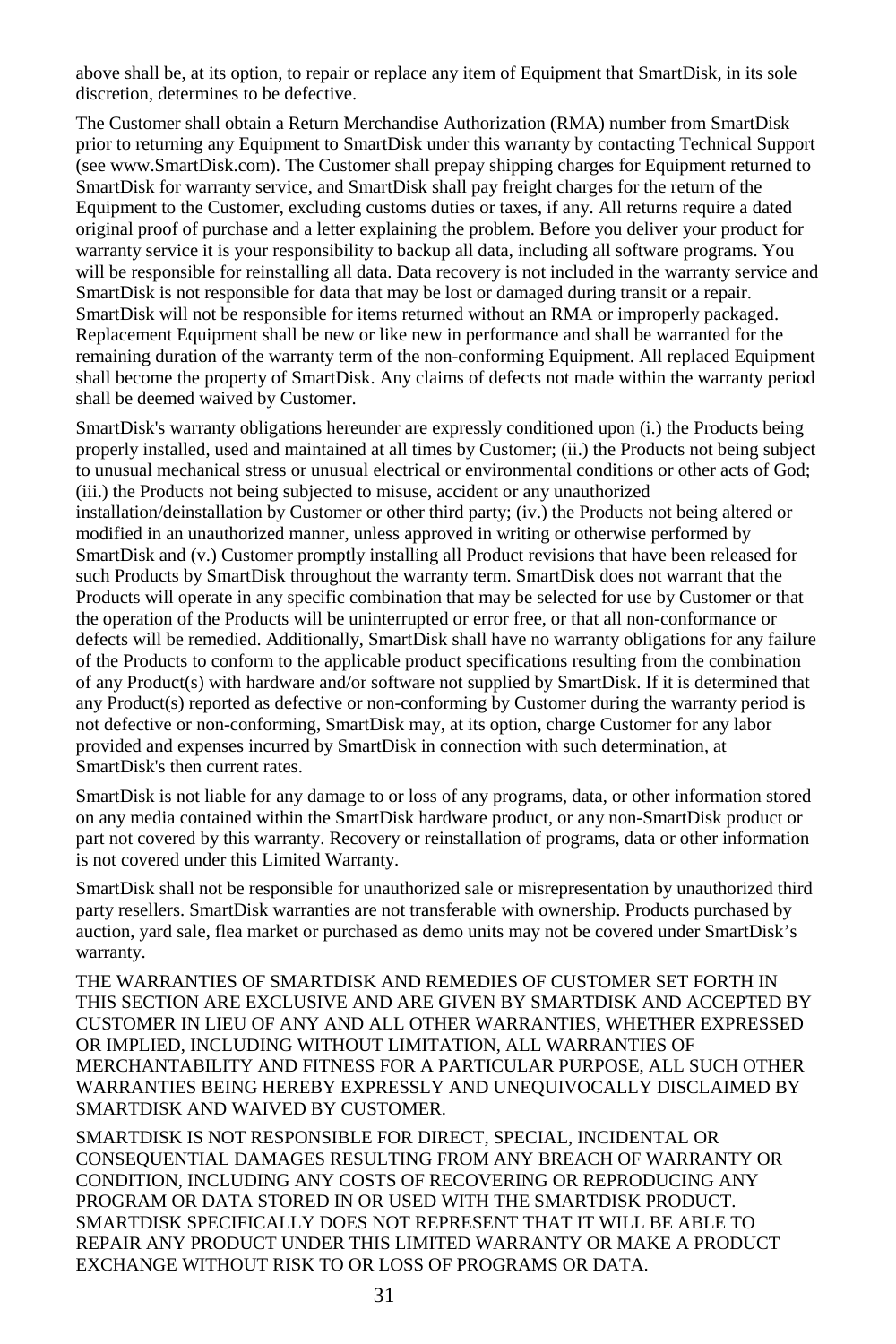Copyright ©2006 SmartDisk Corporation. No part of this document, with exception of the following Gnu license, may be reproduced in any form or by any means, for any purpose, without the express written permission of SmartDisk Corporation. All rights reserved. All other brands and product names referenced herein are property of their respective owners.

The embedded firmware for this product is provided under the terms of the Gnu General Public License.

# **GNU GENERAL PUBLIC LICENSE**

Version 2, June 1991

Copyright (C) 1989, 1991 Free Software Foundation, Inc.

51 Franklin Street, Fifth Floor, Boston, MA 02110-1301, USA

Everyone is permitted to copy and distribute verbatim copies of this license document, but changing it is not allowed.

#### Preamble

The licenses for most software are designed to take away your freedom to share and change it. By contrast, the GNU General Public License is intended to guarantee your freedom to share and change free software--to make sure the software is free for all its users. This General Public License applies to most of the Free Software Foundation's software and to any other program whose authors commit to using it. (Some other Free Software Foundation software is covered by the GNU Lesser General Public License instead.) You can apply it to your programs, too.

When we speak of free software, we are referring to freedom, not price. Our General Public Licenses are designed to make sure that you have the freedom to distribute copies of free software (and charge for this service if you wish), that you receive source code or can get it if you want it, that you can change the software or use pieces of it in new free programs; and that you know you can do these things.

To protect your rights, we need to make restrictions that forbid anyone to deny you these rights or to ask you to surrender the rights. These restrictions translate to certain responsibilities for you if you distribute copies of the software, or if you modify it.

For example, if you distribute copies of such a program, whether gratis or for a fee, you must give the recipients all the rights that you have. You must make sure that they, too, receive or can get the source code. And you must show them these terms so they know their rights.

We protect your rights with two steps: (1) copyright the software, and (2) offer you this license which gives you legal permission to copy, distribute and/or modify the software.

Also, for each author's protection and ours, we want to make certain that everyone understands that there is no warranty for this free software. If the software is modified by someone else and passed on, we want its recipients to know that what they have is not the original, so that any problems introduced by others will not reflect on the original authors' reputations.

Finally, any free program is threatened constantly by software patents. We wish to avoid the danger that redistributors of a free program will individually obtain patent licenses, in effect making the program proprietary. To prevent this, we have made it clear that any patent must be licensed for everyone's free use or not licensed at all.

The precise terms and conditions for copying, distribution and modification follow.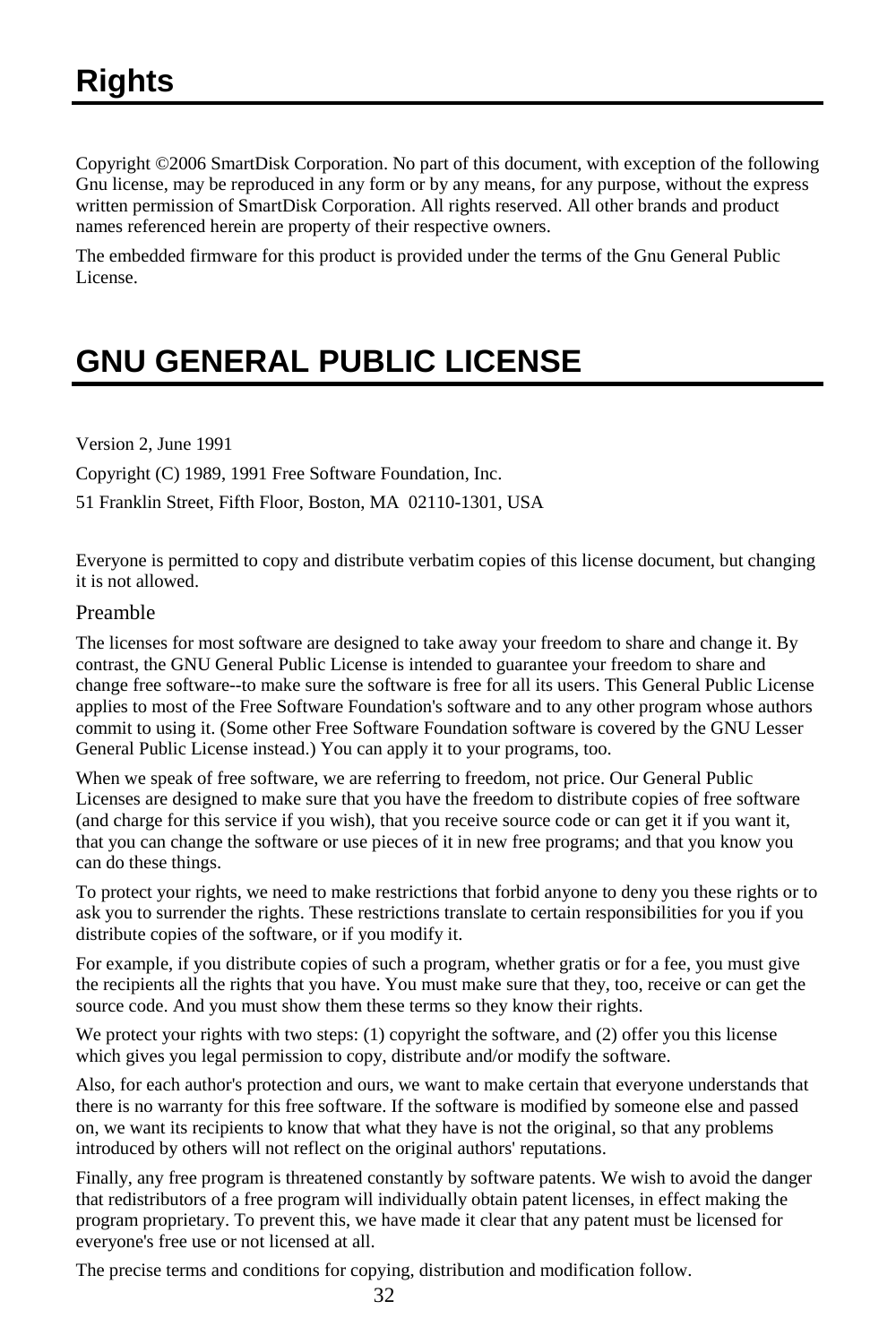#### TERMS AND CONDITIONS FOR COPYING, DISTRIBUTION AND **MODIFICATION**

0. This License applies to any program or other work which contains a notice placed by the copyright holder saying it may be distributed under the terms of this General Public License. The "Program", below, refers to any such program or work, and a "work based on the Program" means either the Program or any derivative work under copyright law: that is to say, a work containing the Program or a portion of it, either verbatim or with modifications and/or translated into another language. (Hereinafter, translation is included without limitation in the term "modification".) Each licensee is addressed as "you".

Activities other than copying, distribution and modification are not covered by this License; they are outside its scope. The act of running the Program is not restricted, and the output from the Program is covered only if its contents constitute a work based on the Program (independent of having been made by running the Program). Whether that is true depends on what the Program does.

1. You may copy and distribute verbatim copies of the Program's source code as you receive it, in any medium, provided that you conspicuously and appropriately publish on each copy an appropriate copyright notice and disclaimer of warranty; keep intact all the notices that refer to this License and to the absence of any warranty; and give any other recipients of the Program a copy of this License along with the Program.

You may charge a fee for the physical act of transferring a copy, and you may at your option offer warranty protection in exchange for a fee.

2. You may modify your copy or copies of the Program or any portion of it, thus forming a work based on the Program, and copy and distribute such modifications or work under the terms of Section 1 above, provided that you also meet all of these conditions:

a) You must cause the modified files to carry prominent notices stating that you changed the files and the date of any change.

b) You must cause any work that you distribute or publish, that in whole or in part contains or is derived from the Program or any part thereof, to be licensed as a whole at no charge to all third parties under the terms of this License.

c) If the modified program normally reads commands interactively when run, you must cause it, when started running for such interactive use in the most ordinary way, to print or display an announcement including an appropriate copyright notice and a notice that there is no warranty (or else, saying that you provide a warranty) and that users may redistribute the program under these conditions, and telling the user how to view a copy of this License. (Exception: if the Program itself is interactive but does not normally print such an announcement, your work based on the Program is not required to print an announcement.)

These requirements apply to the modified work as a whole. If identifiable sections of that work are not derived from the Program, and can be reasonably considered independent and separate works in themselves, then this License, and its terms, do not apply to those sections when you distribute them as separate works. But when you distribute the same sections as part of a whole which is a work based on the Program, the distribution of the whole must be on the terms of this License, whose permissions for other licensees extend to the entire whole, and thus to each and every part regardless of who wrote it.

Thus, it is not the intent of this section to claim rights or contest your rights to work written entirely by you; rather, the intent is to exercise the right to control the distribution of derivative or collective works based on the Program.

In addition, mere aggregation of another work not based on the Program with the Program (or with a work based on the Program) on a volume of a storage or distribution medium does not bring the other work under the scope of this License.

3. You may copy and distribute the Program (or a work based on it, under Section 2) in object code or executable form under the terms of Sections 1 and 2 above provided that you also do one of the following: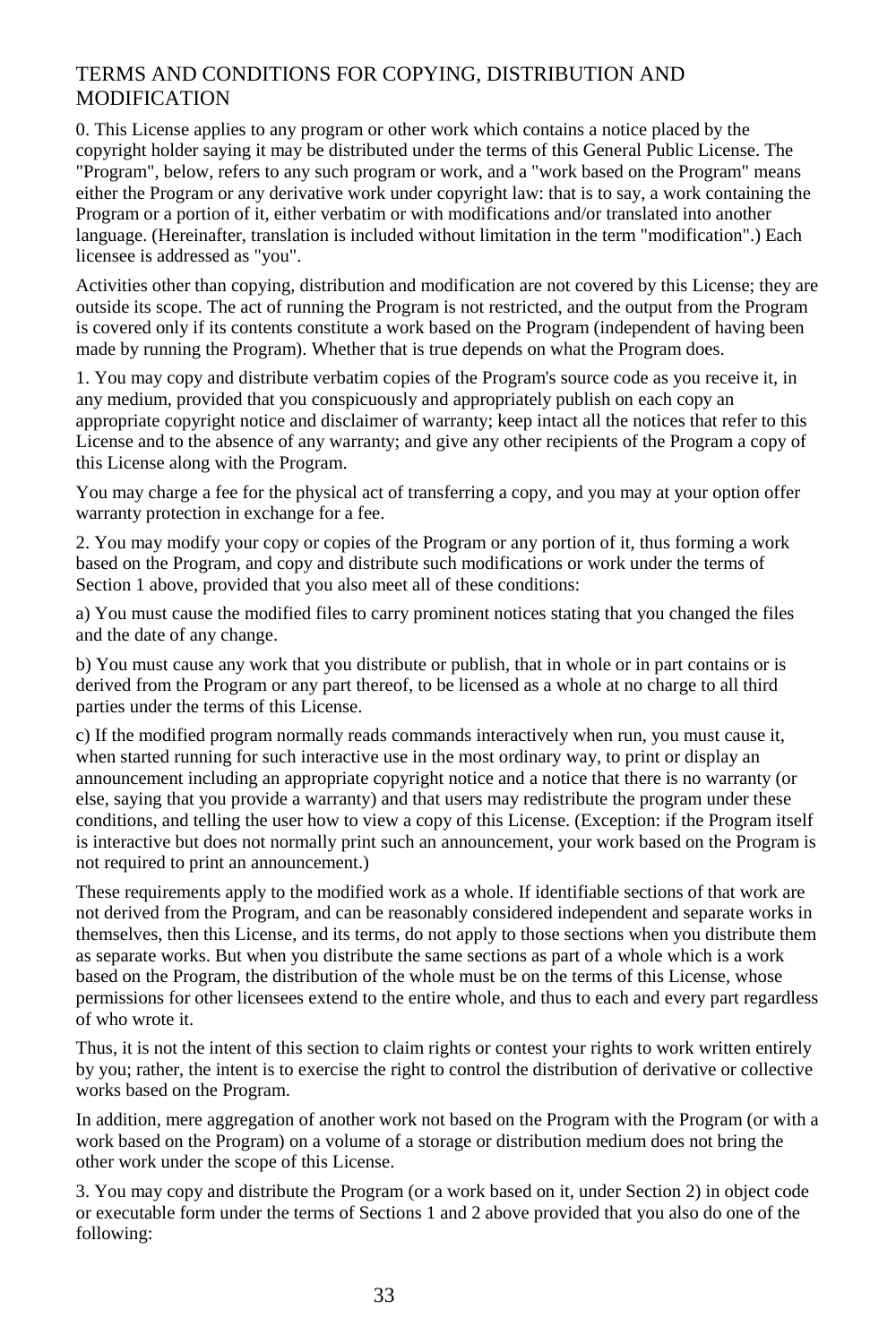a) Accompany it with the complete corresponding machine-readable source code, which must be distributed under the terms of Sections 1 and 2 above on a medium customarily used for software interchange; or,

b) Accompany it with a written offer, valid for at least three years, to give any third party, for a charge no more than your cost of physically performing source distribution, a complete machinereadable copy of the corresponding source code, to be distributed under the terms of Sections 1 and 2 above on a medium customarily used for software interchange; or,

c) Accompany it with the information you received as to the offer to distribute corresponding source code. (This alternative is allowed only for noncommercial distribution and only if you received the program in object code or executable form with such an offer, in accord with Subsection b above.)

The source code for a work means the preferred form of the work for making modifications to it. For an executable work, complete source code means all the source code for all modules it contains, plus any associated interface definition files, plus the scripts used to control compilation and installation of the executable. However, as a special exception, the source code distributed need not include anything that is normally distributed (in either source or binary form) with the major components (compiler, kernel, and so on) of the operating system on which the executable runs, unless that component itself accompanies the executable.

If distribution of executable or object code is made by offering access to copy from a designated place, then offering equivalent access to copy the source code from the same place counts as distribution of the source code, even though third parties are not compelled to copy the source along with the object code.

4. You may not copy, modify, sublicense, or distribute the Program except as expressly provided under this License. Any attempt otherwise to copy, modify, sublicense or distribute the Program is void, and will automatically terminate your rights under this License. However, parties who have received copies, or rights, from you under this License will not have their licenses terminated so long as such parties remain in full compliance.

5. You are not required to accept this License, since you have not signed it. However, nothing else grants you permission to modify or distribute the Program or its derivative works. These actions are prohibited by law if you do not accept this License. Therefore, by modifying or distributing the Program (or any work based on the Program), you indicate your acceptance of this License to do so, and all its terms and conditions for copying, distributing or modifying the Program or works based on it.

6. Each time you redistribute the Program (or any work based on the Program), the recipient automatically receives a license from the original licensor to copy, distribute or modify the Program subject to these terms and conditions. You may not impose any further restrictions on the recipients' exercise of the rights granted herein. You are not responsible for enforcing compliance by third parties to this License.

7. If, as a consequence of a court judgment or allegation of patent infringement or for any other reason (not limited to patent issues), conditions are imposed on you (whether by court order, agreement or otherwise) that contradict the conditions of this License, they do not excuse you from the conditions of this License. If you cannot distribute so as to satisfy simultaneously your obligations under this License and any other pertinent obligations, then as a consequence you may not distribute the Program at all. For example, if a patent license would not permit royalty-free redistribution of the Program by all those who receive copies directly or indirectly through you, then the only way you could satisfy both it and this License would be to refrain entirely from distribution of the Program.

If any portion of this section is held invalid or unenforceable under any particular circumstance, the balance of the section is intended to apply and the section as a whole is intended to apply in other circumstances.

It is not the purpose of this section to induce you to infringe any patents or other property right claims or to contest validity of any such claims; this section has the sole purpose of protecting the integrity of the free software distribution system, which is implemented by public license practices. Many people have made generous contributions to the wide range of software distributed through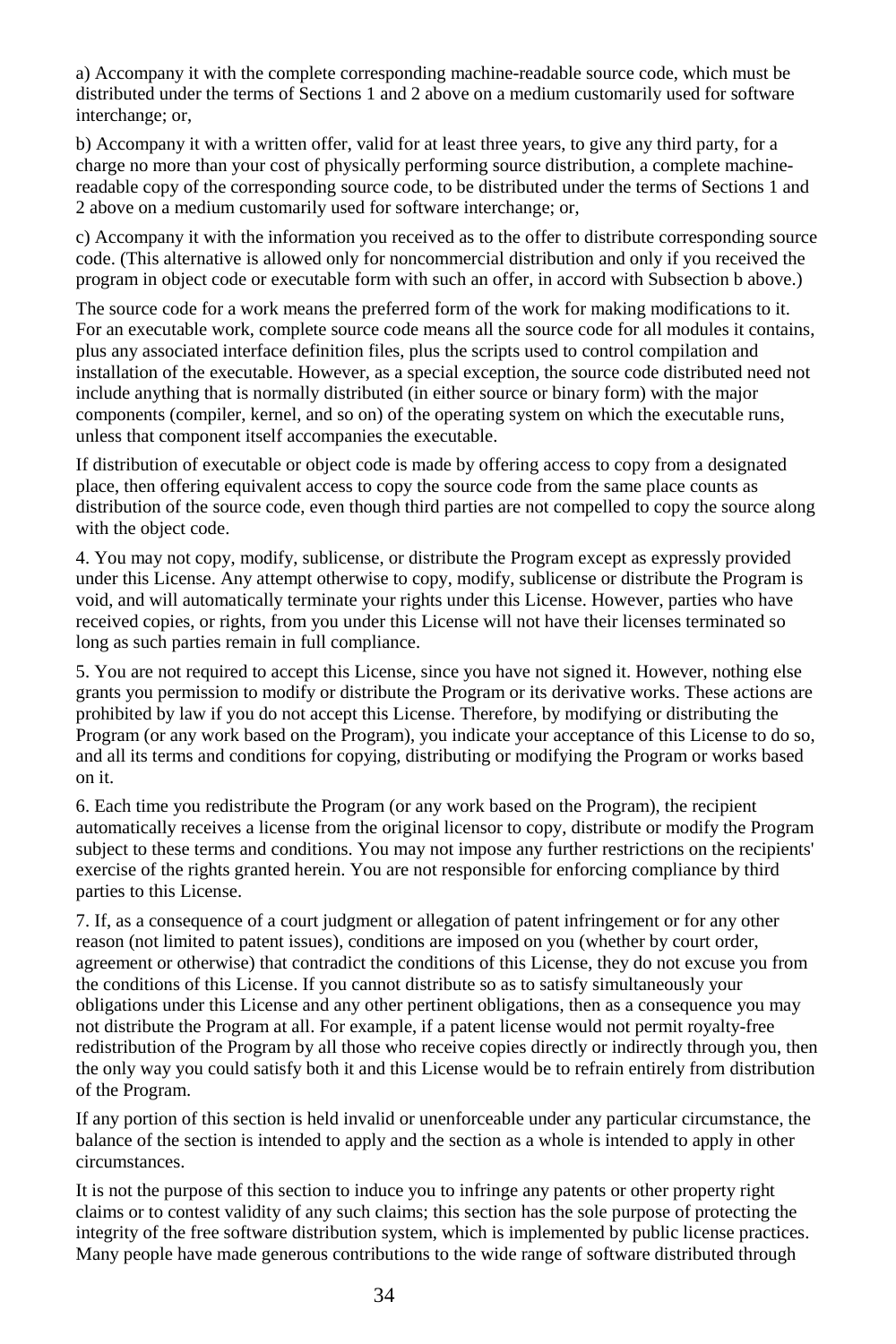that system in reliance on consistent application of that system; it is up to the author/donor to decide if he or she is willing to distribute software through any other system and a licensee cannot impose that choice.

This section is intended to make thoroughly clear what is believed to be a consequence of the rest of this License.

8. If the distribution and/or use of the Program is restricted in certain countries either by patents or by copyrighted interfaces, the original copyright holder who places the Program under this License may add an explicit geographical distribution limitation excluding those countries, so that distribution is permitted only in or among countries not thus excluded. In such case, this License incorporates the limitation as if written in the body of this License.

9. The Free Software Foundation may publish revised and/or new versions of the General Public License from time to time. Such new versions will be similar in spirit to the present version, but may differ in detail to address new problems or concerns.

Each version is given a distinguishing version number. If the Program specifies a version number of this License which applies to it and "any later version", you have the option of following the terms and conditions either of that version or of any later version published by the Free Software Foundation. If the Program does not specify a version number of this License, you may choose any version ever published by the Free Software Foundation.

10. If you wish to incorporate parts of the Program into other free programs whose distribution conditions are different, write to the author to ask for permission. For software which is copyrighted by the Free Software Foundation, write to the Free Software Foundation; we sometimes make exceptions for this. Our decision will be guided by the two goals of preserving the free status of all derivatives of our free software and of promoting the sharing and reuse of software generally.

#### NO WARRANTY

11. BECAUSE THE PROGRAM IS LICENSED FREE OF CHARGE, THERE IS NO WARRANTY FOR THE PROGRAM, TO THE EXTENT PERMITTED BY APPLICABLE LAW. EXCEPT WHEN OTHERWISE STATED IN WRITING THE COPYRIGHT HOLDERS AND/OR OTHER PARTIES PROVIDE THE PROGRAM "AS IS" WITHOUT WARRANTY OF ANY KIND, EITHER EXPRESSED OR IMPLIED, INCLUDING, BUT NOT LIMITED TO, THE IMPLIED WARRANTIES OF MERCHANTABILITY AND FITNESS FOR A PARTICULAR PURPOSE. THE ENTIRE RISK AS TO THE QUALITY AND PERFORMANCE OF THE PROGRAM IS WITH YOU. SHOULD THE PROGRAM PROVE DEFECTIVE, YOU ASSUME THE COST OF ALL NECESSARY SERVICING, REPAIR OR CORRECTION.

12. IN NO EVENT UNLESS REQUIRED BY APPLICABLE LAW OR AGREED TO IN WRITING WILL ANY COPYRIGHT HOLDER, OR ANY OTHER PARTY WHO MAY MODIFY AND/OR REDISTRIBUTE THE PROGRAM AS PERMITTED ABOVE, BE LIABLE TO YOU FOR DAMAGES, INCLUDING ANY GENERAL, SPECIAL, INCIDENTAL OR CONSEQUENTIAL DAMAGES ARISING OUT OF THE USE OR INABILITY TO USE THE PROGRAM (INCLUDING BUT NOT LIMITED TO LOSS OF DATA OR DATA BEING RENDERED INACCURATE OR LOSSES SUSTAINED BY YOU OR THIRD PARTIES OR A FAILURE OF THE PROGRAM TO OPERATE WITH ANY OTHER PROGRAMS), EVEN IF SUCH HOLDER OR OTHER PARTY HAS BEEN ADVISED OF THE POSSIBILITY OF SUCH DAMAGES.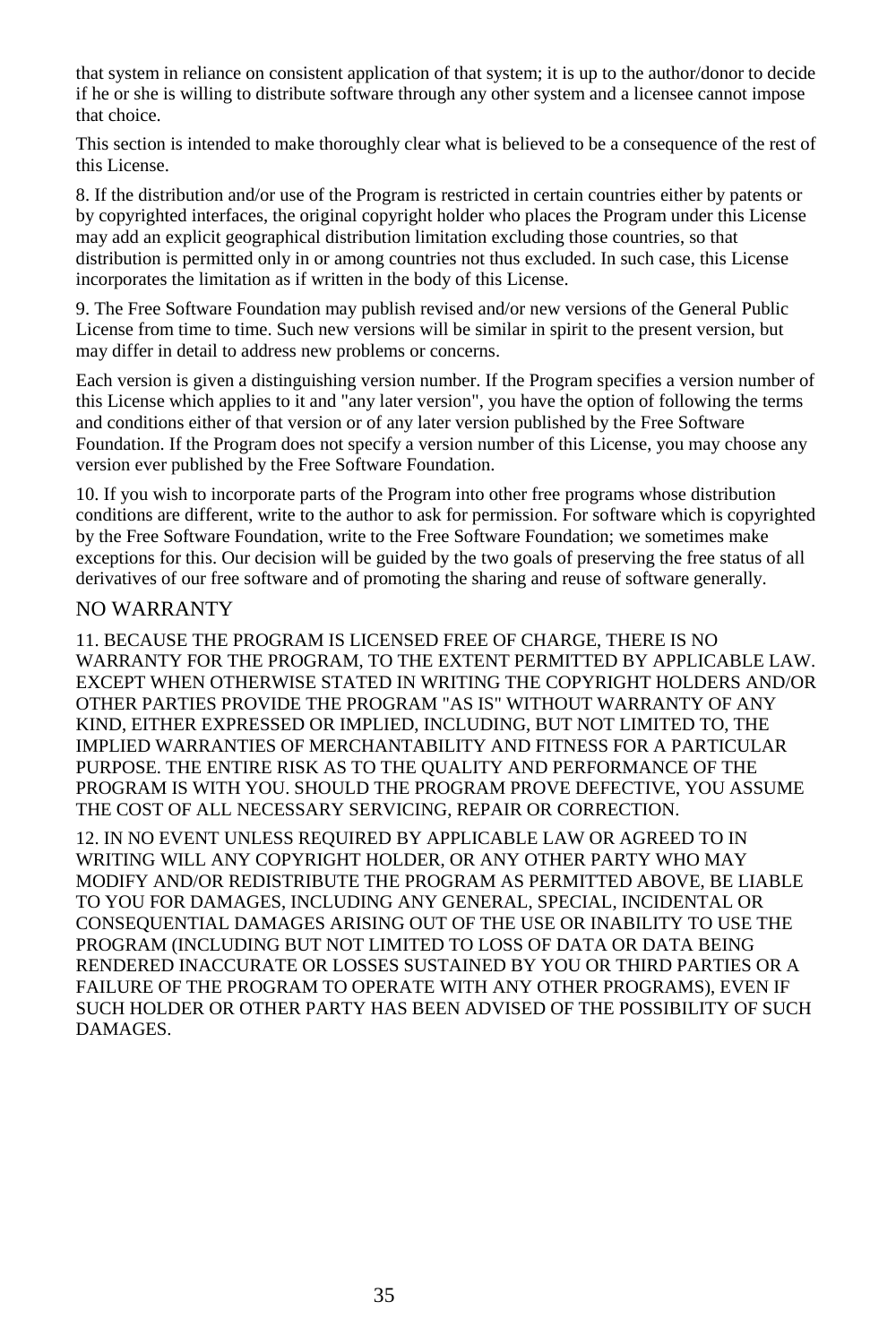# **FCC Compliance**

.

This equipment has been tested and found to comply with the limits for a Class B digital device, pursuant to Part 15 of the FCC Rules. These limits are designed to provide reasonable protection against harmful interference in a residential installation. This equipment generates, uses and can radiate radio frequency energy and, if not installed and used in accordance with the instructions, may cause harmful interference to radio communications. However, there is no guarantee that interference will not occur in a particular installation. If this equipment does cause harmful interference to radio or television reception, which can be determined by turning the equipment off and on, the user is encouraged to try to correct the interference by one or more of the following measures:

- Reorient or relocate the receiving antenna.
- Increase the separation between the equipment and receiver.
- Connect the equipment into an outlet on a circuit different from that to which the receiver is connected.
- Consult the dealer or an experienced radio/TV technician for help.